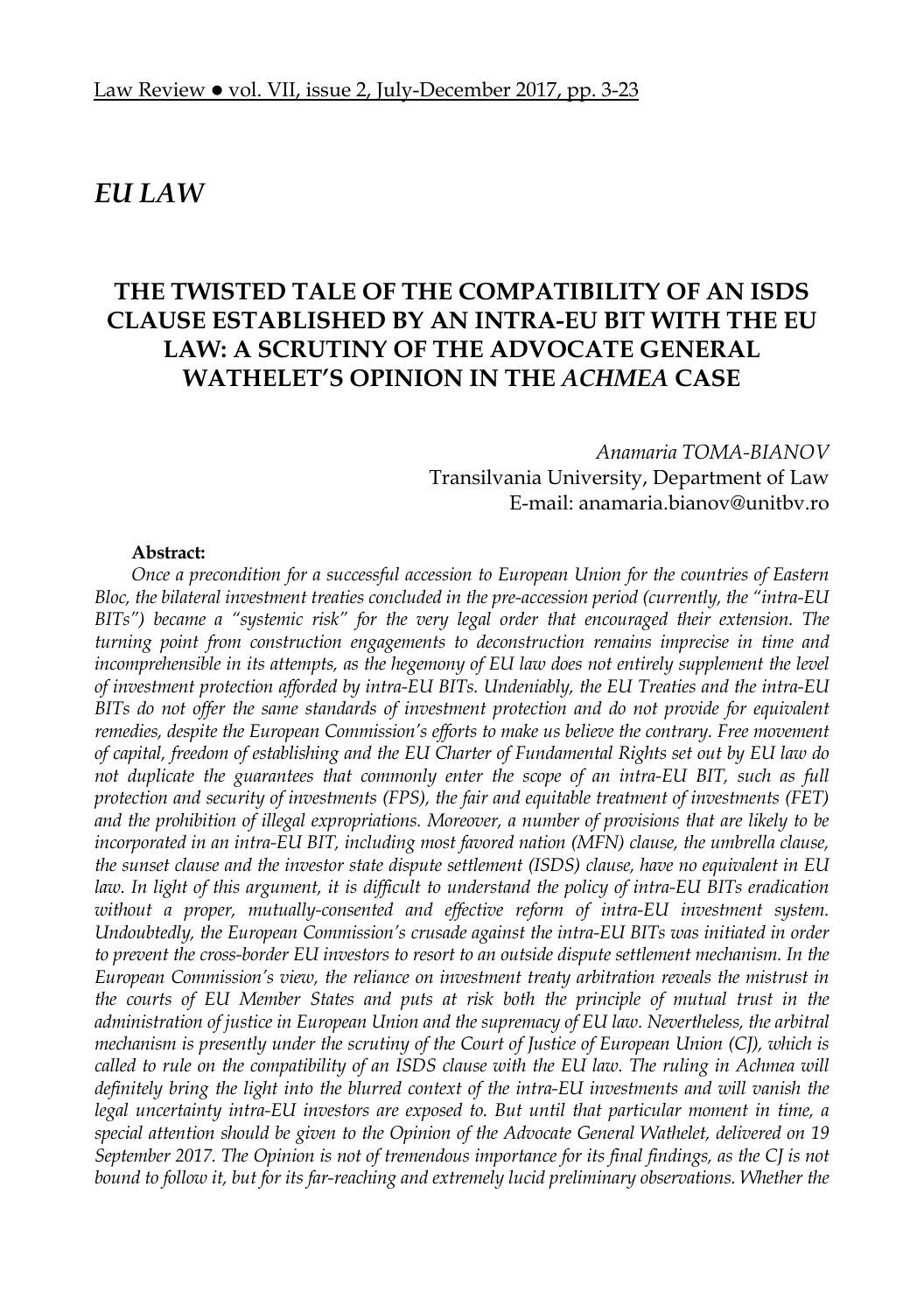*ISDS clause established by an intra-EU BIT will be validated in the European Union legal order, as prompted by AG Wathelet, remains a matter open to debate for the time being. Notwithstanding the importance of such a debate, it will be more interesting to find out an answer to the yet rhetorical question of AG Wathelet: "[h]owever, if those BITs were justified only during the association period and each party was aware that they would become incompatible with the EU and FEU Treaties as soon as the third State concerned had become a member of the Union, why did the accession treaties not provide for the termination of those agreements, thus leaving them in uncertainty which has*  lasted more than 30 years in the case of some Member States and 13 years in the case of many *others?".* 

**Keywords:** *Public Law, European Union Law, Investment Treaty Arbitration under intra-EU BITs* 

### **1. Introduction**

A decade ago, the bilateral investment treaties (BITs) were far from being depicted in hyperbolized negative terms such as a "systemic risk" to the autonomy of European Union (EU) legal order. On the contrary, between 1991 and 2001, the EU institutions, including the European Commission, relied on the BITs as requisite instruments in preparing the accession to the EU of the countries of Eastern Bloc. As a consequence, the Association Agreements between the European Communities and their Member States, of the one part, and candidate countries (e.g. Hungary, Poland, Slovakia, Romania, Bulgaria, Croatia), of the other part, contained provisions urging the contracting states to extend the bilateral framework for the protection of foreign investments and conclude new BITs, where appropriate.

As a result of such incentive, by 2004, approximately 150 bilateral investment treaties between EU Member States (intra-EU BITs) were in force in the single market, silently coexisting with the Treaty establishing the European Community (EC Treaty). Most of those BITs contained an investor-state dispute settlement (ISDS) clause giving investors the right to arbitrate their claims before an arbitral tribunal, commonly perceived at that time as a neutral and depoliticized dispute resolution forum. Arbitration was conveniently employed as a sort of neo-colonial instrument to impose the rule of law on Eastern Bloc countries with fragile laws and traditions in the field of foreign investment protection. Despite its effectiveness in enforcing the BITS standards, arbitration was not the only mechanism available for the adjudication of the investor-state claims. In the alternative, some BITs provided for the right of investor to litigate their claims in front of the competent domestic courts of the host State of the investment (i.e. France-Bulgaria BIT, Netherlands-Bulgaria BIT, France-Hungary BIT), while others gave the investor the right to choose between conciliation and arbitration (i.e. Sweden-Hungary BIT).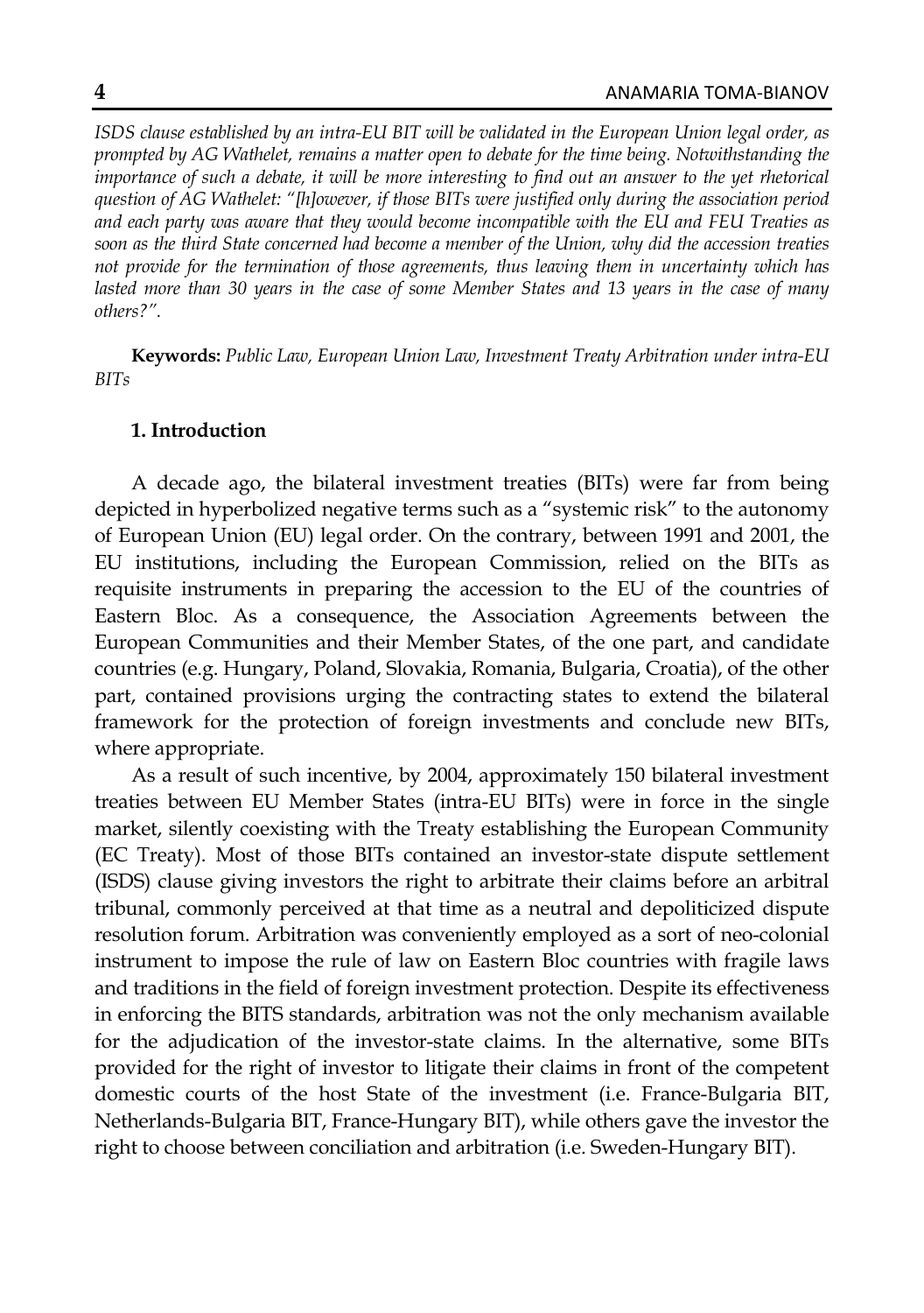# *1.1. Amicus curiae submissions by the European Commission in intra-EU investment arbitrations*

The general compatibility of intra-EU BITs with EU law became a sensitive topic of debate once Eastern Sugar BV filed a notice to arbitration under Article 8 of the *Agreement on encouragement and protection of investments between the Kingdom of the Netherlands and the Czech and Slovak Federal Republic* (1991) in 2004. That was the beginning of the first intra-EU investment treaty arbitration, an ad-hoc UNCITRAL arbitration, seated in Paris and administered by Stockholm Chamber of Commerce (SCC).

At an early stage of the arbitration proceedings, the Respondent State raised objections to the jurisdiction of the Arbitral Tribunal inferring mainly that the BIT was implicitly superseded by the *acquis communautaire* when the Czech Republic acceded to the EU of which the Netherlands was already a member. Given the novelty of the argument, the European Commission was invited to present its assessment on the validity of the intra-EU BITs. The European Commission's letter dated 13 January 2006 strikes by its confusing exposé which was conveniently exploited by both parties to arbitration in their own favor. Such an evidence determined the Arbitral Tribunal to describe the letter as "for the most part diplomatic or ambiguous, and in any event, by its terms, without prejudice to any interpretation by a *judicial authority* which in the Arbitral Tribunal's understanding, includes the present Arbitral Tribunal"1. Unsurprisingly, the Arbitral Tribunal upheld the jurisdiction and decided the dispute on the merits.

In the years that followed, the European Commission boosted its stance in the various arbitration proceedings in which it has intervened as *amicus curiae* in support of the jurisdictional objections raised by the respondent states. The Commission predominantly argued that the intra-EU BITs are redundant and contrary to EU law given the "comprehensive protection" offered to the intra-EU investors by virtue of EU membership. The benefits of free movement of capital and freedom of establishment were invoked to substantiate the argument that the subject matters of the intra-EU BITs and EU Treaties overlap at such a great extent that renders the ISDS clause if not invalid, at least inoperable. The argument was consistently rejected by arbitral tribunals sitting in intra-EU investment arbitrations for the main reason that EU Treaties (even after the entry into force of Lisbon Treaty) fail to provide an investment protection similar or equivalent with that guaranteed by the intra-EU BITs.

# *1.2. The infringement proceedings and the incomplete termination of intra-EU BITs*

Constantly defeated in investment arbitrations, the European Commission became determined to take any measure that results in termination of intra-EU

<sup>1</sup> *Eastern Sugar B.V. v Czech Republic* (UNCITRAL) (Stockholm Chamber of Commerce (SCC) Case No 088/2004), Partial Award of 27 March 2007, para. 120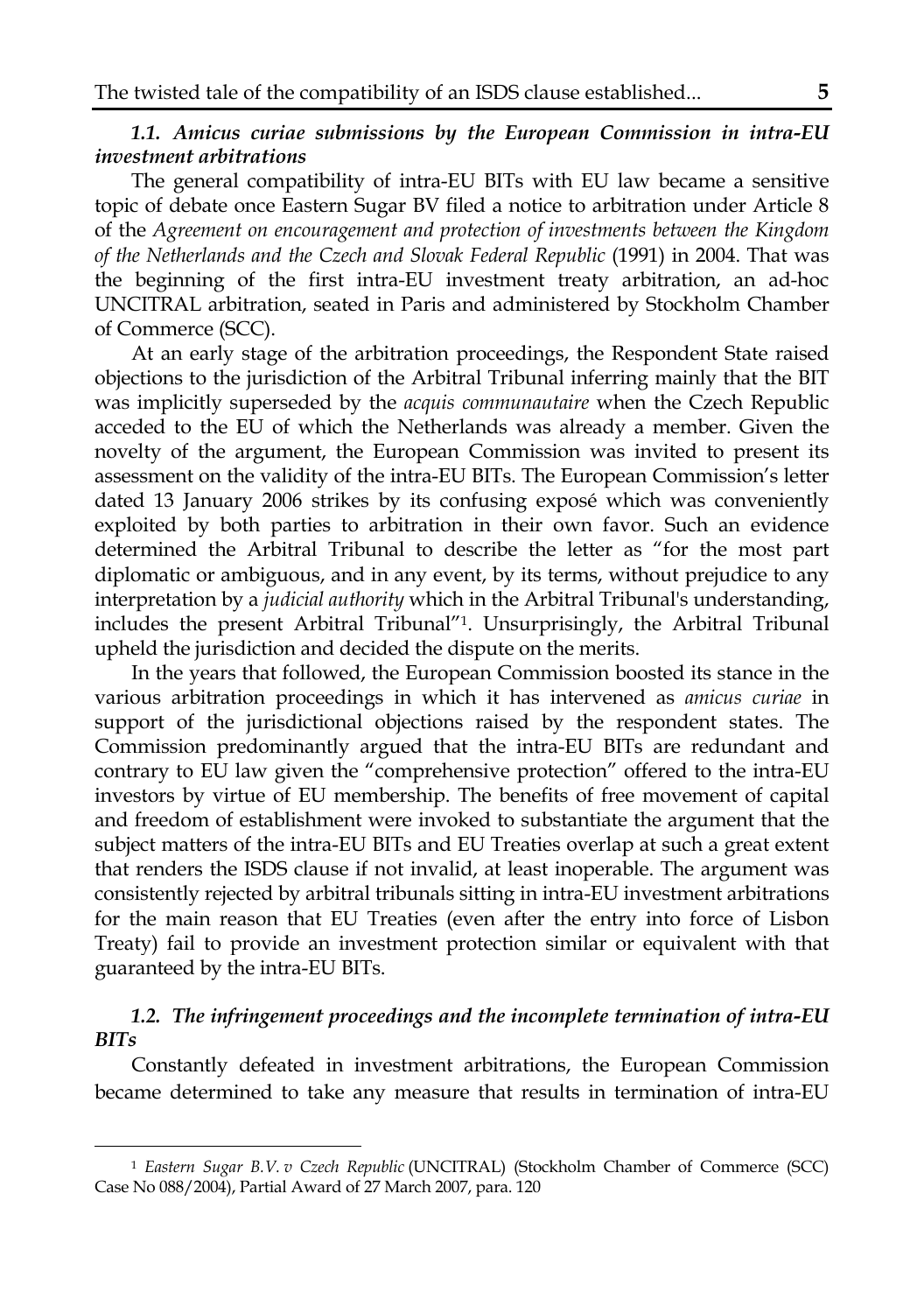BITs, described in its own words as "an anomaly on the single market"<sup>2</sup>. Consequently, on June 2015, the Commission initiated infringement proceedings against Austria, the Netherlands, Romania, Slovakia and Sweden and requested the Member States to terminate their intra-EU BITs3. On 29 September 2016, a reasoned opinion was sent to the aforesaid five EU Member States<sup>4</sup>, the instrument of a "reasoned opinion" constituting the second stage in infringement proceedings under Art. 258 of the Treaty on the Functioning of the European Union ("TFEU").

The pressure exerted by the European Commission was extremely efficient in the case of Romania which became the third country to terminate its intra-EU BITs, following Italy in 2012 and Ireland in 2013. The example of Romania is not singular between the Eastern Bloc countries. Poland is also determined to terminate its intra-EU BITs and has already taken consistent steps in this regard.

To revert to the Romanian case, the domestic Law no. 18/2017 approving the termination of 22 intra-EU BITs came into force on 24 March 2017. The unique article of the aforementioned law concisely stipulates that the treaties shall be terminated by "consent or unilaterally", enabling thus the Ministry of Foreign Affairs to further negotiate the exit engagements. The phrase "by consent or unilaterally" should not be treated as a marginal one, considering that all 22 intra-EU BITs, without exception, contain a *sunset clause* that extends their validity for a period up to 10, 15 or 20 years following their termination. The provisions of the *sunset clauses* apply exclusively to those investments made prior to the date when the notice of termination becomes effective and only in those particular cases when the BITs are terminated unilaterally. The application of the sunset clauses can be precluded if the bilateral investment agreements are terminated by consent. In this latter case, the contracting states may agree to terminate the BITs together with their *sunset clause*, as they may also agree to revise the *sunset clause* and shorten the period of time in which the BIT continues to be effective.

In the hypothetical situation the Romania's intra-EU BITs did not contain any provision with regard to termination or denunciation, Article 56 of the Vienna Convention on the Law of Treaties (VCLT) would have been triggered. Article 56 VCLT covers the termination of treaties which neither contain any provision regarding their duration or termination nor mention any right of denunciation or withdrawal. Accordingly, a right of denunciation or withdrawal may be implied depending upon the character of the treaty and subject to a reasonable period of notice of not less than twelve months.

<sup>&</sup>lt;sup>2</sup> Achmea B.V. (formerly known as Eureko B.V.) v Slovak Republic (UNCITRAL) (PCA Case No 2008-13) Award on Jurisdiction, Arbitrability and Suspension of 26 October 2010, para. 179

<sup>3</sup> European Commission, June Infringement Package: Key Decisions, MEMO/15/5162

<sup>4</sup> European Commission, September Infringement Package: Key Decisions, MEMO/16/3125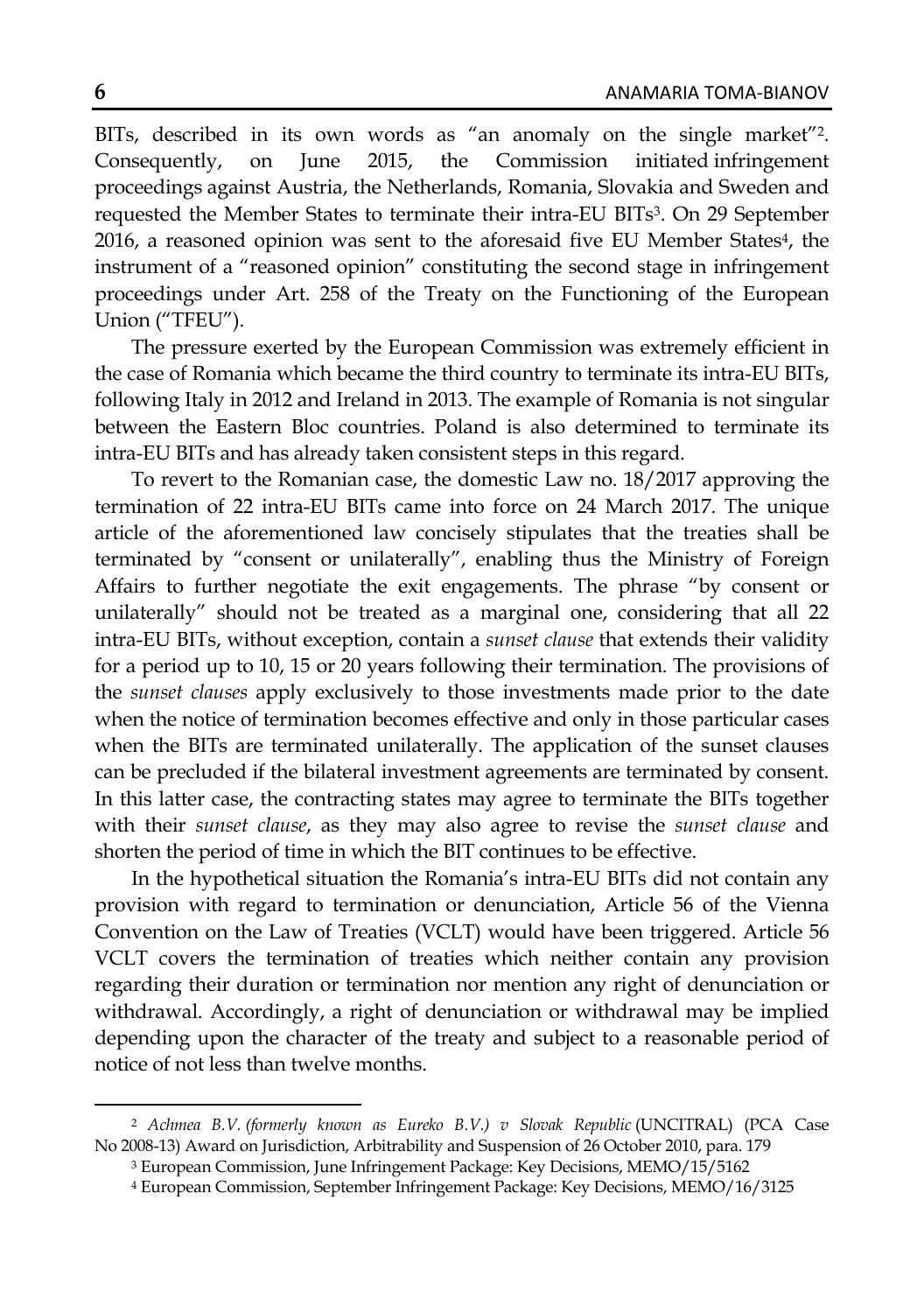# *1.3. The legitimacy of intra-EU BITs' eradication under scrutiny*

The reverse incentive of the European Commission, as compared with the 1991-2001 incentive, raised legitimate inquiries with regard to the policy of intra-EU BITs eradication and its consistency with the very values and principles that are presumably protected. The first European Commission's submission on the validity of intra-EU BITs in *Eastern Sugar B.V. v Czech Republic* opened a Pandora's Box that eventually succeeded to divide the EU Member States and throw the cross-border EU investors into a climate of legal uncertainty.

In a final attempt to restore the credibility of its deconstruction engagements, on 25 July 2017, the European Commission presented a *Roadmap* aiming the adoption of a so-called "Interpretative Communication on the existing EU standards for the treatment of cross-border intra-EU investments". The interpretative communication seeks primarily to tackle the "apparent lack of awareness amongst a number of market participants and other stakeholders about the level of protection afforded to cross-border EU investors by EU law"5. While we agree with the Commission on the account that the EU law provides for specific standards of intra-EU investment protection, nonetheless it is difficult to assess that these standards are as comprehensive as those granted by intra-EU BITs.

To take the "full protection and security of investments" (FPS) standard, although it has never been construed and imposed as a strict liability standard, it still encompasses a high degree of diligence expected from a host state of investments. Arbitral Tribunals and commentators are divided over whether the FPS standard requires merely that host states take the appropriate measures to safeguard investors or their investments from physical harms, or whether it also requires legal and economic security<sup>6</sup>. However, even under a narrow interpretation, the FPS standard is not exhausted by the rights flowing from the freedom of establishment under EU law. The FPS standard subsists for as long as the investment remains in place, no matter how long after it has been established and no matter whether or not the treatment complained of is discriminatory7.

"Fair and equitable treatment" (FET) standard is perhaps the most flexible, broadest construed and ongoing developing standard of international investment law. As a consequence, we prudently note that the substantive content of the FET standard has been elucidated by arbitral tribunals on a case-by-case basis. Despite disparities, there are also some convergences with regard to the elements the FET standard incorporates. Accordingly, the FET standard habitually entails: "(a) the prohibition of manifest arbitrariness in decision-making, that is, measures taken purely on the basis of prejudice or bias without a legitimate purpose or rational

 $\overline{a}$ 

<sup>5</sup> European Commission, Roadmap - Ares(2017)3735326

<sup>6</sup> See, C. Schreuer, Full Protection and Security, Journal of International Dispute Settlement, Volume 1, Issue 2, 1 August 2010, pp. 353–369

<sup>7</sup> *Achmea B.V. (formerly known as Eureko B.V.) v Slovak Republic* (UNCITRAL) (PCA Case No 2008-13) Award on Jurisdiction, Arbitrability and Suspension of 26 October 2010, para.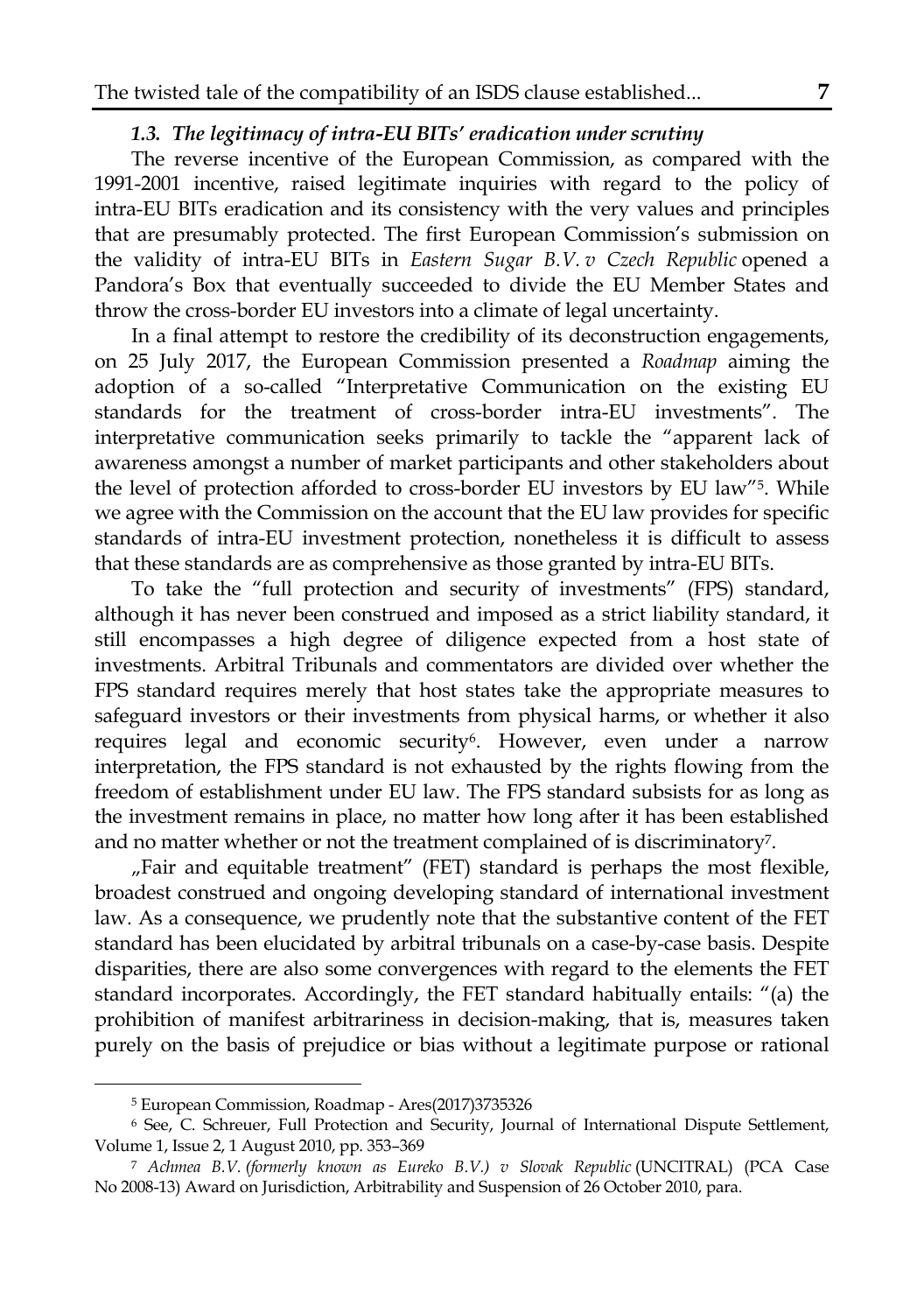explanation; (b) the prohibition of the denial of justice and disregard of the fundamental principles of due process; (c) the prohibition of targeted discrimination on manifestly wrongful grounds, such as gender, race or religious belief; (d) the prohibition of abusive treatment of investors, including coercion, duress and harassment; (e) the protection of the legitimate expectations of investors arising from a government's specific representations or investment-inducing measures, although balanced with the host State's right to regulate in the public interest"8. The EU law does not provide for a perfect correspondent of the FET standard, but for at most an array of principles and rules that are applicable exclusively within the scope of the EU treaties, nonetheless these guarantees do not exhaust the positive and negative obligations undertaken by the State through intra-EU BITs. Even considering the plethora of EU principles and rules of law that might overlap in situations covered by EU Treaties with the constituent elements of the FET standard, one should not lose sight of the fact that the arbitral tribunals have jurisdiction to examine and interpret a measure adopted in violation of FET standard through domestic legislation. In contrast, the Court of Justice of European Union has no jurisdiction to interpret national law. To conclude on this last aspect, the intra-EU BITs generate an international level of review for national regulations and laws that has no substituent in EU law.

Finally, the protection against expropriation under an intra-EU BIT covers concepts as "assets" and "investments" rather than the narrower concepts of "possessions" and "property" protected by the EU Charter on Fundamental Rights. Moreover, the protection granted through investment treaties is not limited to the specific cases where an investment is nationalized or otherwise directly expropriated through formal transfer of title or outright physical seizure. Expropriation could also occur through interference by a host state in the use of investor's property or with the enjoyment of its benefits even where the property is not seized and the legal title to the property is not affected<sup>9</sup>. There are no current indications that Article 17 of the Charter on Fundamental Rights covers concepts such as "indirect", "creeping", or "de facto" expropriation, or measures "tantamount" to expropriation. Even considering a jurisprudential development in this respect, the application of Article 17 is limited to those particular cases where the Member States implement EU law.

In view of present succinct exemplification, the conclusion that can be triggered is that EU law does not provide substantive rights for investors that extend as far as those provided by an intra-EU BIT. Therefore, the enduring efforts

 $\overline{a}$ 

<sup>8</sup> UNCTAD Series on Issues in International Investment Agreements II, Fair and Equitable Treatment, United Nations, New York and Geneva, 2012, p. 6

<sup>9</sup> *See* OECD (2004), ""Indirect Expropriation" and the "Right to Regulate" in International Investment Law", OECD Working Papers on International Investment, 2004/04, OECD Publishing. http://dx.doi.org/10.1787/780155872321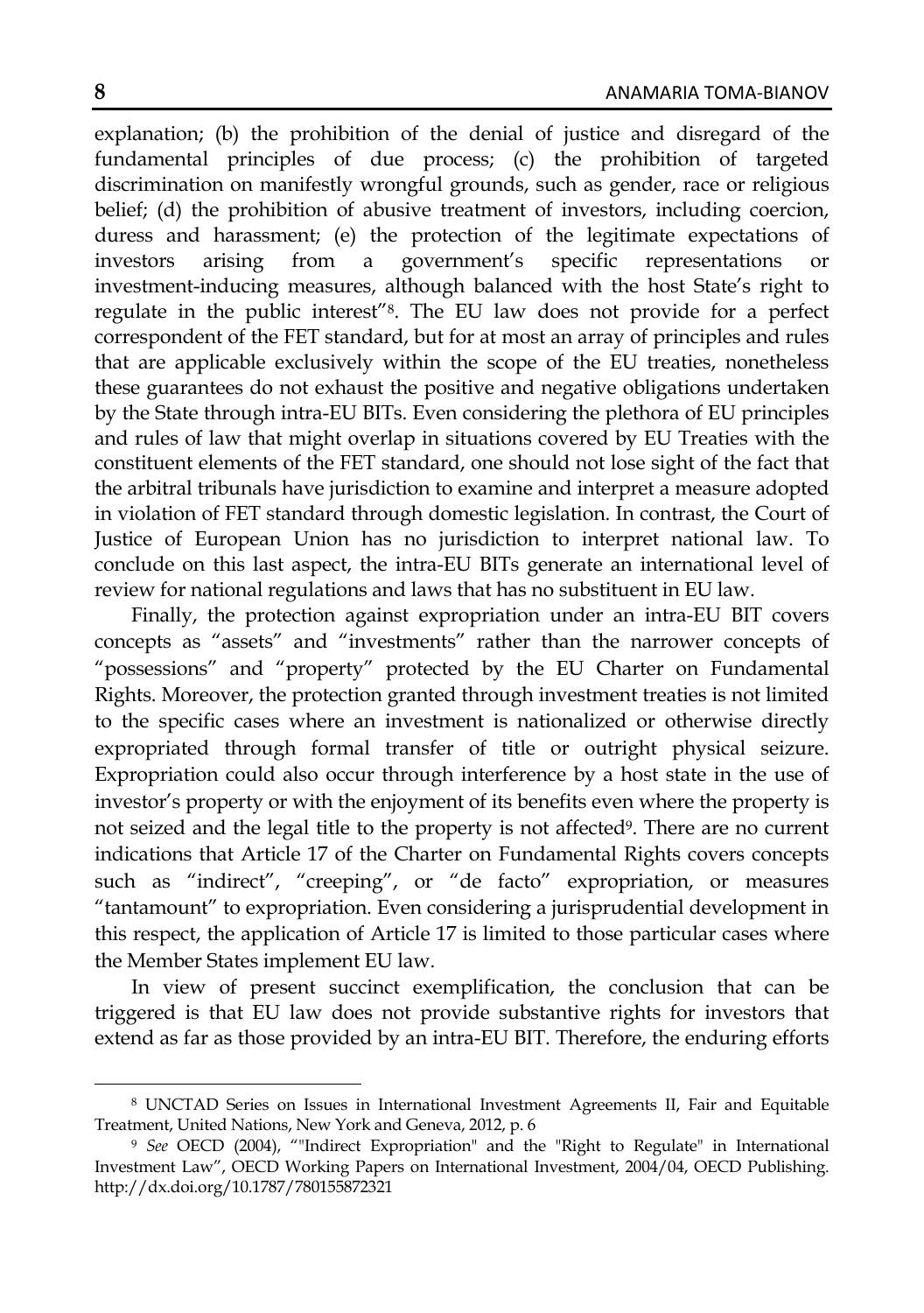of the European Commission to decredibilize the existent framework of intra-EU investment protection in its entirety are unintelligible as long as no replacement is envisaged.

Undeniably, the main concern of the European Commission in the matter of intra-EU BITs is embodied by the ISDS clause that gives the investors the right to rely on the arbitration mechanism. This concern became notorious early as 2006, when the Commission submitted an informal note to the Economic and Financial Committee of the Council (EFC) with regard to intra-EU BITs. At that moment, the Commission warned that "investors could try to practice forum shopping by submitting claims to BIT arbitration instead of - or additionally to - national courts. This could lead to BIT arbitration taking place without relevant questions of EC law being submitted to the ECJ, with unequal treatment of investors among Member States a possible outcome."10 By letter addressed to the President of the Council of the European Union, the EFC replied: "[m]ost Member States did not share the Commission's concern regarding arbitration risks and discriminatory treatment of investors and a clear majority of Member States preferred to maintain the existing agreements"11. Ten years after, the infringement proceedings initiated against five Member States to terminate their intra-EU BITs clearly disclose the Commission's determination to suppress the arbitration mechanism.

One might still doubt that the presumably incompatibility of ISDS mechanism with EU legal order represents such a strong and pertinent argument to legitimate the policy of intra-EU BITs' eradication. After all, the arbitration is not the only mechanism available for the settlement of a dispute between an investor and the host state of investment. Litigation in domestic courts (be them courts of the host state or of another state) and diplomatic protection were traditionally considered as alternatives to arbitration, provided that these mechanisms bear significant limitations. Nevertheless, as pertinently vindicated by Stephen W. Schill, "for the moment, investor-state arbitration is the only viable option to grant access to justice to foreign investors and to allow enforcement of international investment agreements (IIAs) disciplines in a neutral forum"12.

In such a blurry context, *Achmea* came as an unexpected opportunity to remove the uncertainty currently surrounding the intra-EU BITs. *Achmea B.V. (formerly known as Eureko B.V.) v Slovak Republic* was one of the several arbitration proceedings in which the European Commission intervened in order to endorse the argument of the inherent incompatibility of intra-EU BITs with EU

 $\overline{a}$ 

<sup>10</sup> Vis-Dunbar, 'EU member states reject the call to terminate intra-EU bilateral investment treaties', Investment Treaty News, 10 Feb. 2009, available at: https://www.iisd.org/itn/2009/02/10/ eu-member-states-reject-the-call-to-terminate-intra-eu-bilateral-investment-treaties/

<sup>11</sup> Idem

<sup>12</sup> S. Schill, *In Defense of International Investment Law*, ACIL Research Paper 2017-09, available at https://papers.ssrn.com/sol3/papers.cfm?abstract\_id=2922520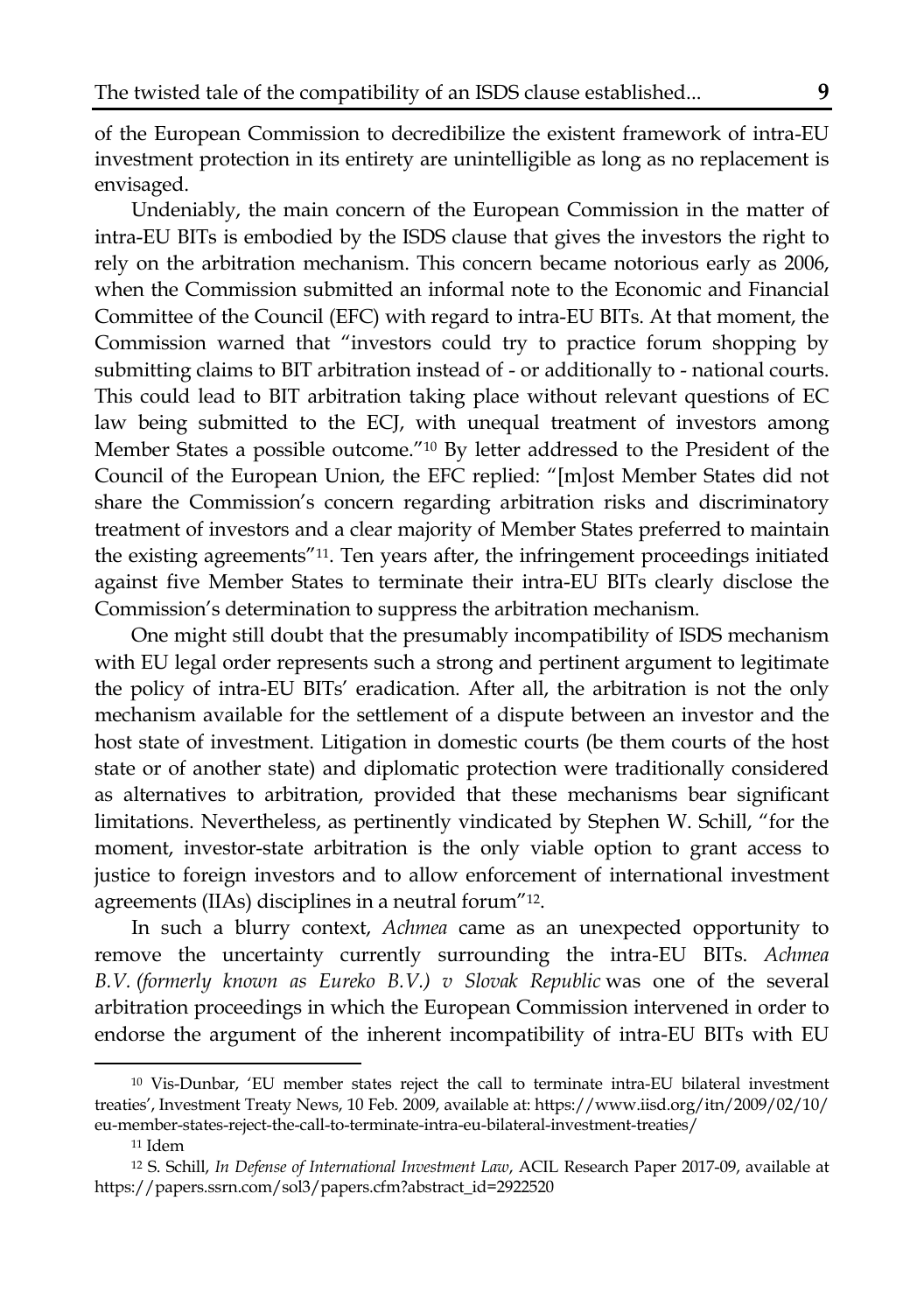law. Yet, it is the first arbitration that raised the opportunity for the CJ to rule on the compatibility of an ISDS clause established by an intra-EU BIT with EU law.

Given the importance in terms of precedent of the *Achmea* case, in the following we shall proceed to a brief presentation of the arbitration and annulment proceedings that set the conditions for the preliminary reference to the CJ, for ultimately to bring into focus the astonishing and profound Opinion of the Advocate General Wathelet, delivered on 19 September 2017.

# **2. The** *Achmea BV v Slovak Republic* **Arbitral Awards and their Annulment Proceedings**

#### *2.1. The background of the dispute*

Following its accession to the European Union on 1 May 2004, the Slovak Republic liberalized its health care insurance market, setting up a system of regulated competition that had prompted Achmea, a Dutch company, to invest in the Slovakian health insurance sector. The new government installed in July 2006 subsequently reversed the 2004 liberalization regime preventing Achmea from distributing profits to its shareholders ("ban on profits") and from selling its portfolio ("ban on transfers"). Other measures adopted at that time included "a prohibition on the use by health insurance companies of insurance brokers, a requirement that health insurance companies contract with certain named state-owned hospitals, and an obligation for health insurers to submit their financial budgets to the Slovak government 'for discussion"'13.

#### *2.2. The arbitration proceedings and the intra-EU objections*

Achmea commenced the arbitration claiming that the Slovak Republic violated the 1992 *Agreement on Encouragement and Reciprocal Protection of Investments between the Kingdom of the Netherlands and the Czech and Slovak Federal Republic* ("Netherlands-Czechoslovakia BIT"). The proceedings were conducted under UNCITRAL Arbitration rules, by an ad-hoc Arbitral Tribunal seated in Frankfurt, Germany. The Permanent Court of Arbitration (PCA) provided administrative support during the arbitration proceedings. In the *Award on Jurisdiction, Arbitrability and Suspension*, rendered on 26 October 2010, the Tribunal rejected the objections raised by the Respondent State and endorsed by the European Commission on the incompatibility of the intra-EU BIT with EU law14. In the *Final* 

<sup>&</sup>lt;sup>13</sup> Achmea B.V. (formerly known as Eureko B.V.) v Slovak Republic (UNCITRAL) (PCA Case No 2008-13) Final Award of 7 December 2012

<sup>&</sup>lt;sup>14</sup> Achmea B.V. (formerly known as Eureko B.V.) v Slovak Republic (UNCITRAL) (PCA Case No 2008-13) Award on Jurisdiction, Arbitrability and Suspension of 26 October 2010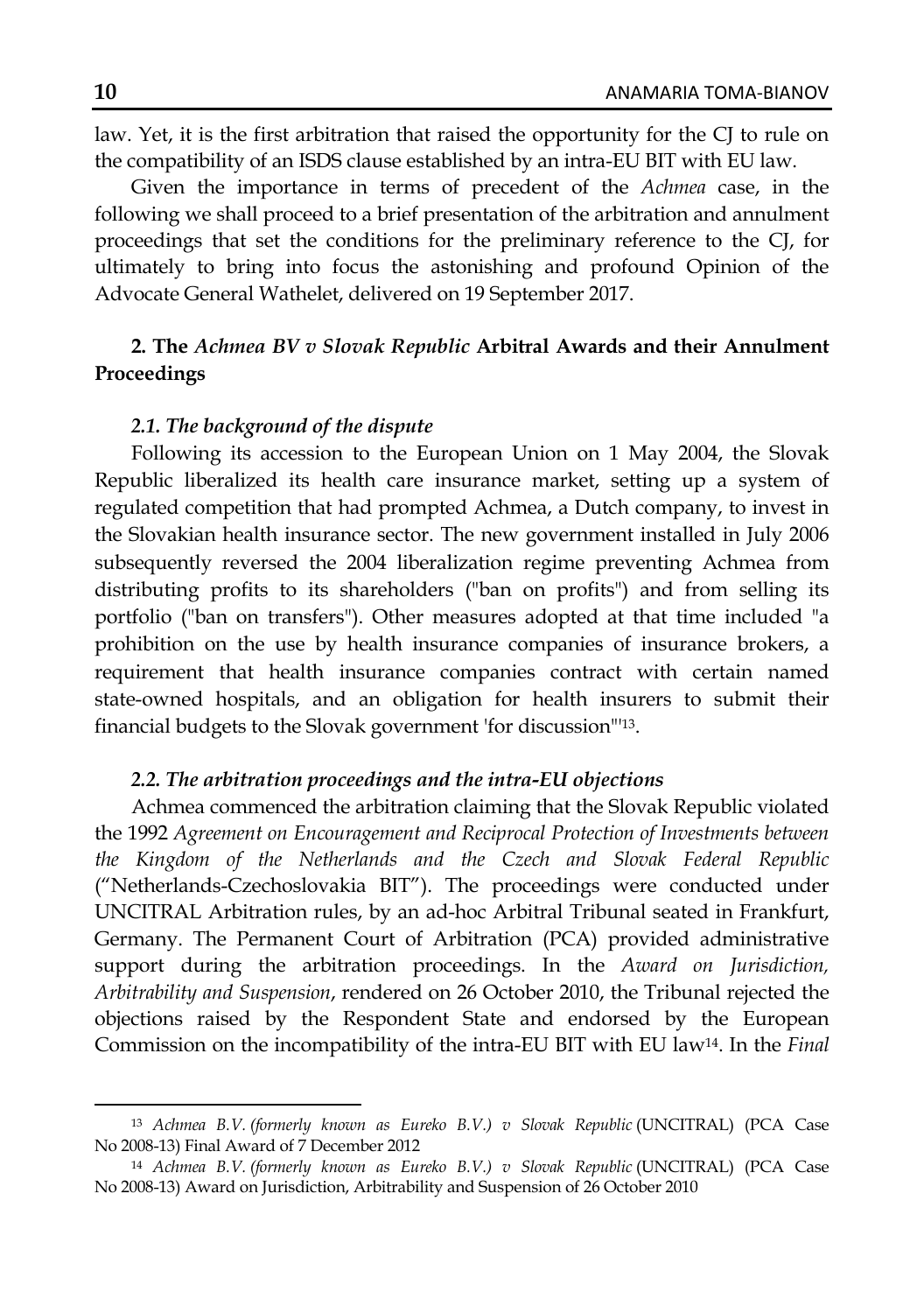*Award* dated 7 December 2012, the Tribunal upheld the most part of Achmea's claims, and ordered Slovakia to pay €22.1 million in damages15.

To revert to the intra-EU jurisdictional objections dismissed by the Arbitral Tribunal sitting in *Achmea BV v Slovak Republic*, they could be condensed and addressed under four broad limbs: (1) termination of the BIT under Article 59 VCLT; (2) inapplicability of the BIT under Article 30 VCLT; (3) inapplicability of the BIT under EU law and (4) non-arbitrability of the dispute under German law.

Each of the jurisdictional objections was thoroughly investigated by the Arbitral Tribunal who managed to refine the international law based perspective on the interaction between intra-EU BITs and EU law, previously developed by the Tribunal sitting in *Eastern Sugar BV v. The Czech Republic.* 

In a nutshell, while adopting a reverse *Kadi*<sup>16</sup> reasoning, the Arbitral Tribunal concluded that its jurisdiction over the dispute must be appreciated in accordance with the instruments by which consent to arbitration originated, namely the Netherlands-Czechoslovakia BIT and the international law, including applicable EU law. With respect to the argument of conflict of treaties, the Tribunal declared that EU law does not provide substantive rights for investors that extend as far as those provided by the Netherlands-Czechoslovakia BIT17. Particularly, the rights to fair and equitable treatment, to full protection and security, and to protection against expropriation extend beyond the protections afforded by EU law and, consequently, there is no reason why those rights should not be fulfilled and upheld in addition to the rights protected by EU law18.

The Tribunal further admitted that the protection granted exclusively to nationals from one EU Member State may infringe EU law prohibitions on discrimination. However, in any event such prohibitions should not be a reason for cancelling investor's extensive rights under an intra-EU BIT. Moreover, it should be less a reason for treating the parties' consent to arbitration as invalid or ineffective19. In Tribunal's assessment, the alleged discrimination can be rectified by according to investors of all other EU Member States rights equivalent to those which the State has bound itself to accord to investors under Netherlands-Czechoslovakia BIT. In view of that, the Tribunal ultimately concluded that it was not in the position to cancel rights created by a valid treaty in order to safeguard a State party against the possibility that it might one day decide

<sup>&</sup>lt;sup>15</sup> Achmea B.V. (formerly known as Eureko B.V.) v Slovak Republic (UNCITRAL) (PCA Case No 2008-13) Final Award of 7 December 2012

<sup>16</sup> Judgement of the Court of 3 September 2008, C-402/05 P - Kadi and Al Barakaat International Foundation v Council and Commission, ECLI:EU:C:2008:461, parag. 223

<sup>&</sup>lt;sup>17</sup> Achmea B.V. (formerly known as Eureko B.V.) v Slovak Republic (UNCITRAL) (PCA Case No 2008-13) Award on Jurisdiction, Arbitrability and Suspension of 26 October 2010, para. 262

<sup>18</sup> Idem, para. 263

<sup>19</sup> Idem, para 266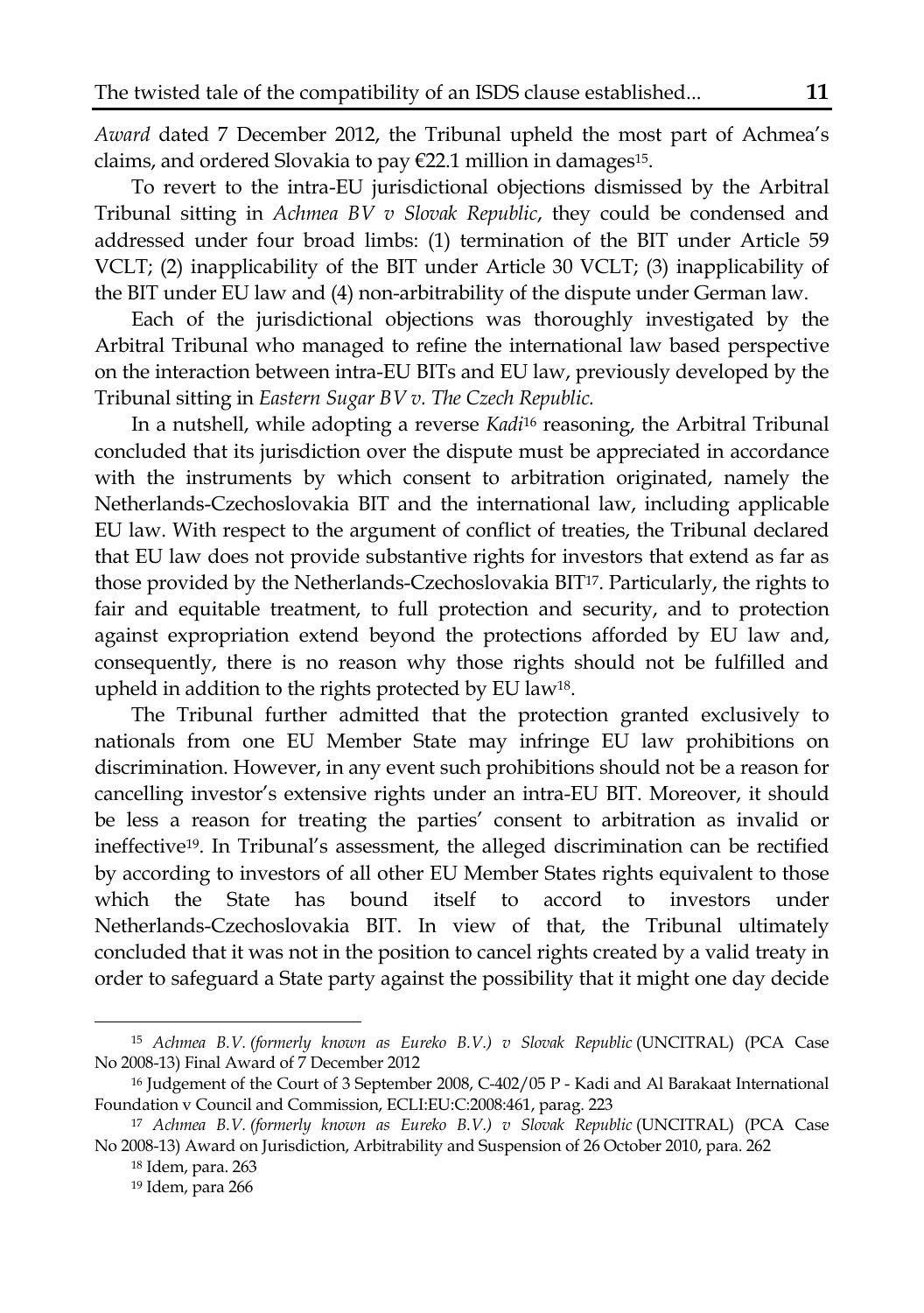to apply the treaty in a way that could violate its obligations under one or more other later treaties.

The argument related to non-arbitrability of the dispute under German law, as *lex loci arbitri,* was expeditiously dismissed as it overlapped with the argument of inapplicability of the Netherlands-Czechoslovakia BIT under EU law. Unlike the ICSID arbitrations conducted under 1965 Washington Convention that forbids any interference of the domestic courts in the annulment and revision of an award, the ad-hoc arbitration proceedings, as it was the case of *Achmea BV v. Slovak Republic*, are subject to the law at the seat of arbitration. *Lex loci arbitri* becomes particularly relevant in appreciating the validity of an arbitration clause and the arbitrability of a dispute, as they are common grounds for setting aside an arbitral award.

In the dispute at issue the Respondent State argued that EU law operates as part of German law, as *lex loci arbitri*, and therefore the Parties' consent and the jurisdiction flowing from such consent should be observed in accordance with EU law. Without rejecting the argument relative to the applicability of EU law in appreciating the arbitrability of the dispute, the Tribunal found that the *lex loci arbitri* does not deprive it of its jurisdiction.

## *2.3. The annulment proceedings*

The Slovak Republic challenged the 2010 partial award before the *Oberlandesgericht in Frankfurt am Main* (Higher Regional Court of Frankfurt), arguing that the Arbitral Tribunal had no competence to adjudicate the dispute as the ISDS was invalid in EU legal order. Slovakia claimed the incompatibility of the ISDS clause with EU law, more specifically with Articles 18, 267 and 344 of the Treaty on the Functioning of the European Union (TFEU).

Following the dispatch of the Final Award, the Slovak Republic brought set-aside proceedings on public policy grounds, initially in relation to the tribunal's finding on jurisdiction and subsequently against the award on the merits. Slovakia argued, *inter alia*, that the recognition and enforcement of the awards would violate the *public order as it conflicts with EU law (Articles 344, 267 and 18 TFEU were recurrently invoked in advocating the invalidity of the ISDS clause)*.

*The Higher Regional Court dismissed the applications and upheld the approach of the Arbitral Tribunal sitting in Achmea BV v. Slovak Republic, as well as the validity of the award. Relying on the acte claire doctrine, the Oberlandesgericht refrained from making reference for preliminary ruling to the CJ.* 

*Interestingly enough, the reasoning of the Higher Regional Court bears the same rhetoric as that employed the Arbitral Tribunal sitting in Eastern Sugar BV v. The Czech Republic. To recall it, during the arbitration proceedings, the Czech Republic urged the Tribunal to suspend the procedures and refer the questions regarding the validity of the ISDS clause and the arbitrability of the dispute to the CJ. The Tribunal rejected the submission, observing in first place that, under the jurisprudential series Nordsee20 and* 

<sup>20</sup> Judgement of the Court of 23 March 1982, C-102/81, Nordsee v. Reederei Mond, ECLI:EU:C:1982:107, paragraphs 11-12;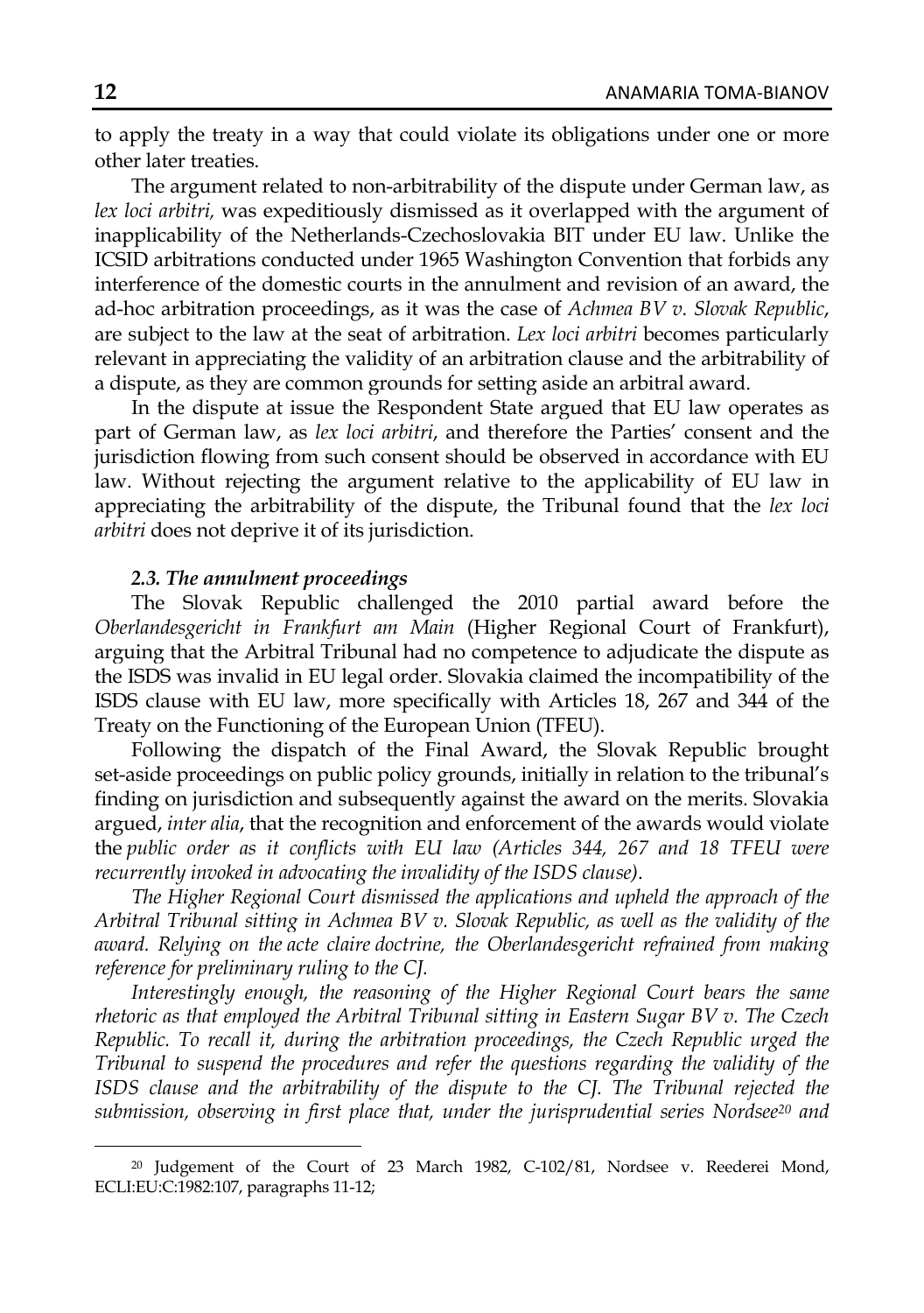*Denuit21, it cannot be regarded as "a court or tribunal of a Member State". Without dismissing as a whole the possibility of fitting the restrictive concept "court or tribunal of a Member State" for the purpose of Article 267 TFEU, the Tribunal concluded that it saw* "no reason to make a referral in a case **where the answer was not difficult**"22.

## *2.4. The referral to the Court of Justice*

Slovakia appealed to the *Bundesgerichtshof* (German Federal Court of Justice), which adopted a different approach with regard to the opportunity of preliminary ruling referral. The Federal Court appreciated that the questions of the incompatibility of an ISDS clause established by an intra-EU BIT with Articles 344, 267 and 18 TFEU had not been answered yet, therefore it referred the questions to the CJ and decided the suspension of the annulment proceedings.

The Federal Court accompanied its decision with detailed reasons<sup>23</sup>, in which it clearly expressed its opinion that the ISDS clause does not violate Articles 344, 267 and 18 TFUE. In summary, the Federal Court first pointed out that the EU Treaties lacked a mechanism to settle disputes between Member States and individuals. So while disputes between Member States themselves are caught by Art. 344 TFEU, disputes between Member States and investors are not. Therefore, it cannot be derived that Art. 344 TFEU protects the decision-making authority of the CJ in determining the interpretation of EU law for all disputes in which EU law may be applied or interpreted. The provision of Art. 344 TFEU protects the sole competence of the CJ and the autonomy of the legal system for proceedings agreed upon by the EU treaties, therefore its jurisdiction is not impacted by the arbitration proceedings. In agreement with such a conclusion, the Federal Court recalled that CJ found no violation of Art. 344 TFEU with respect to establishing a court outside the system of Union law which would decide on disputes between individuals in patent cases<sup>24</sup>.

Subsequently, the Federal Court expressed its reserves with regard to the alleged incompatibility of the ISDS clause with Article 267 TFEU. The Federal Court stressed out that the courts and tribunals of the Member States retain the ability to rely on the preliminary ruling mechanism at the annulment and enforcement stage of an arbitral award. The opinion is consistent with the prior verdict in *Eco Swiss*25 by which CJ impels the national courts to inspect *ex officio* the

<sup>21</sup> Judgement of the Court of 27 January 2005, C-125/04, Denuit and Cordenier, ECLI:EU:C:2005:69, paragraph 13.

<sup>22</sup> *Eastern Sugar B.V. v Czech Republic* (UNCITRAL) (Stockholm Chamber of Commerce (SCC) Case No 088/2004), Partial Award of 27 March 2007, para. 137, emphasis added

<sup>23</sup> The unofficial English translation of the preliminary referral can be accessed at: http://www.allenovery.com/SiteCollectionDocuments/Translation\_German\_decision\_BGH\_(final). pdf

<sup>24</sup> Opinion 1/09 of the Court of 8 March 2011, ECLI:EU:C:2011:123, parag. 63

<sup>25</sup> Judgement of the Court of 1 June 1999, C-126/97, Eco Swiss China Time Ltd v Benetton International NV, ECLI:EU:C:1999:269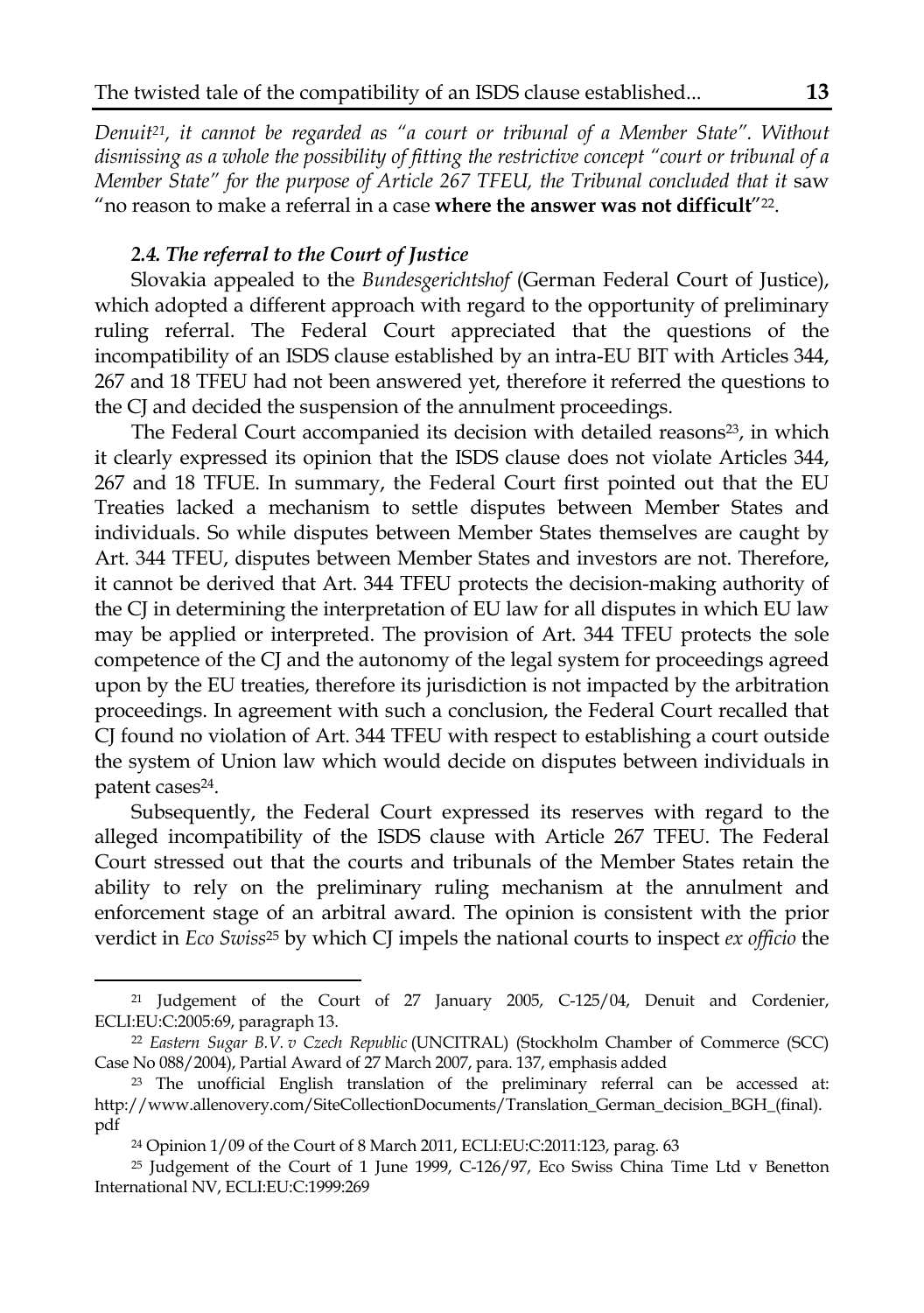compliance of an arbitration award with EU law, during the annulment or enforcement proceedings. The uniform interpretation of EU law is thus ensured by virtue of Art. 267 TFEU as the courts of the Member States that inspect the compatibility of an arbitration award with EU law may turn (and, in some specific cases, must turn) to CJ in case of doubts.

Finally, in appreciating the collision of the ISDS clause with Art. 18 TFEU, the Federal Court invoked the precedent *Nimz v Freie und Hansestadt Hamburg26*. Accordingly, even if the ISDS clause were to amount to discrimination, this could be rectified by interpreting Slovakia's offer to arbitrate as extending to investors from all Member States, not just the Netherlands.

## **3. The Opinion of Advocate General Wathelet**

On 19 September 2017, the Advocate General (AG) Melchior Wathelet delivered his long-awaited and insightful **Opinion** in *Achmea*, in which he concluded that the dispute resolution mechanism set in Article 8(2) of the BIT is not incompatible with the EU law and does not collide with Articles 344, 267, and 18 TFEU.

The AG Wathelet's Opinion is not surprising by its final finding that Articles 18, 267 and 344 TFEU do not preclude the application of an ISDS clause established by an intra-EU BIT, as the finding is consistent with the conclusions of the arbitral tribunals sitting in intra-EU investment treaty arbitrations. Equally, the proposal of AG Wathelet converges with the arguments presented by the German courts of annulment in support of the compatibility of the ISDS mechanism with EU legal order. In actual fact, the Opinion strikes by its preliminary observations that plainly denounce the inconsistencies and duplicity of the European Commission and of the EU Member States which intervened in support of the argument that intra-EU BITs are incompatible with the EU law.

The Opinion is also remarkable through the methodological investigation of the scope *ratione materiae* of the Netherlands-Czechoslovakia BIT and of the legal rules it encompasses. The thorough examination of the BIT was pursued in order to assess *inter alia* the accuracy of the European Commission's argument that EU law offers investors full protection in the field of cross-border investments. The acrimonious remarks of AG Wathelet substantiate the misleading picture of the "comprehensive" protection of cross-border investments at EU level: "I do not know what the Commission means by 'full protection', but a comparison between the BIT and the EU and FEU Treaties shows that the protection afforded to investments by those Treaties is still a long way from being 'full'. In my view, intra-EU BITS, and more particularly the BIT at issue in the main proceedings,

<sup>26</sup> Judgement of the Court of 7 February 1991, C-184/98 *Nimz v Freie und Hansestadt Hamburg*, ECLI:EU:C:1991:50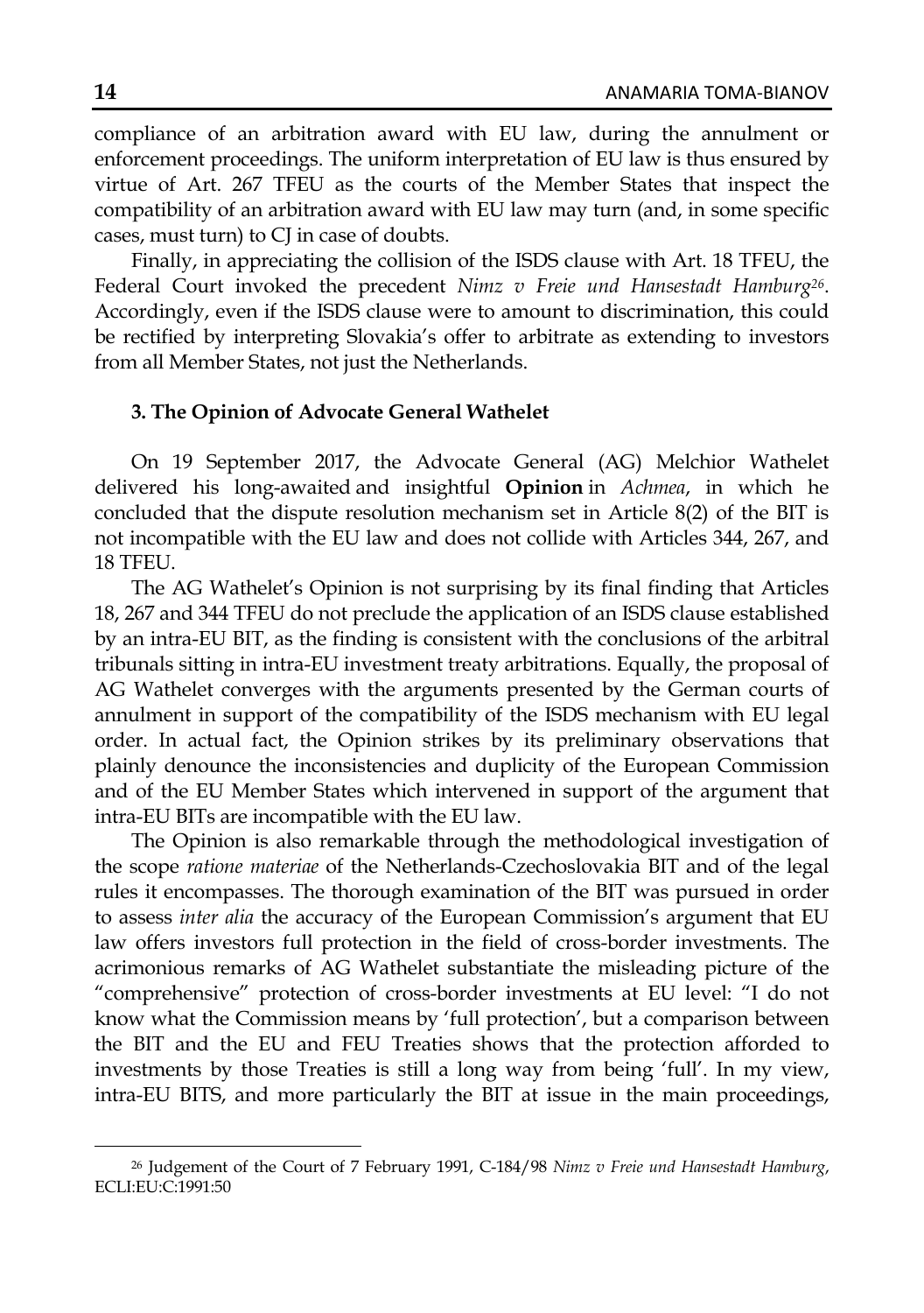establish rights and obligations which neither reproduce nor contradict the guarantees of the protection of cross-border investments afforded by EU law"27.

#### *3.1. The preliminary observations*

Before any account on the compatibility of the ISDS clause with Articles 18, 267 and 344 TFEU, AG Wathelet pointed out that the Member States that intervened in the *Achmea* case were divided in two distinct groups. The first group consisted of the Federal Republic of Germany, the French Republic, the Kingdom of the Netherlands, the Republic of Austria and the Republic of Finland, which are primarily "home" states for investors and therefore never or rarely respondents in arbitral proceedings. Unsurprisingly, this group intervened in support of the Dutch investor. The Czech Republic, the Republic of Estonia, the Hellenic Republic, the Kingdom of Spain, the Italian Republic, the Republic of Cyprus, the Republic of Latvia, Hungary, the Republic of Poland, Romania and the Slovak Republic joined the second group of interveners, in support of Slovakia. The latter group gathered the primarily "host" states for investments that are more likely to be respondents in arbitral proceedings relating to intra-EU investments.

Although the clash between the two groups of interveners could aliment the allegations that investment arbitration harms developing states for the benefit of the wealthy ones, the lucid observations of AG Wathelet manage to restore the credibility of treaty commitments. The sharping inquiries of AG Wathelet recall in a very diffuse, but suggestive manner that the states are the undisputed masters of their treaties and are able to determine their fate. Consequently, the Member States that became aware of the incompatibility of intra-EU BITs with EU law at an early stage could have overcome their passivity and could have noticed the termination of the BITs to the co-contracting State party: "[i]t is surprising, (..), that, in the second group, which maintains that intra-EU BITs are incompatible with the EU and FEU Treaties, only the Italian Republic has terminated its intra-EU BITs, with the exception of the Italy-Malta BIT, whereas the other Member States in that group maintain them in force, in whole or in part, **thus allowing their own investors to benefit from them**"28.

AG Wathelet ironically questioned the European Commission's evolving position towards intra-EU BITs, with direct reference to Commission's failure to provide for potential termination of the BITs in the various association agreements to which EU was contracting party: "[h]owever, if those BITs were justified only during the association period and each party was aware that they would become incompatible with the EU and FEU Treaties as soon as the third State concerned had become a member of the Union, **why did the accession treaties not provide for the termination of those agreements, thus leaving them in uncertainty which** 

<sup>27</sup> Opinion of Advocate General Wathelet of 19 September 2017, C-284/16, *Achmea*, ECLI:EU:C:2017:699, parag. 180

<sup>28</sup> Idem, parag. 37, emphasis added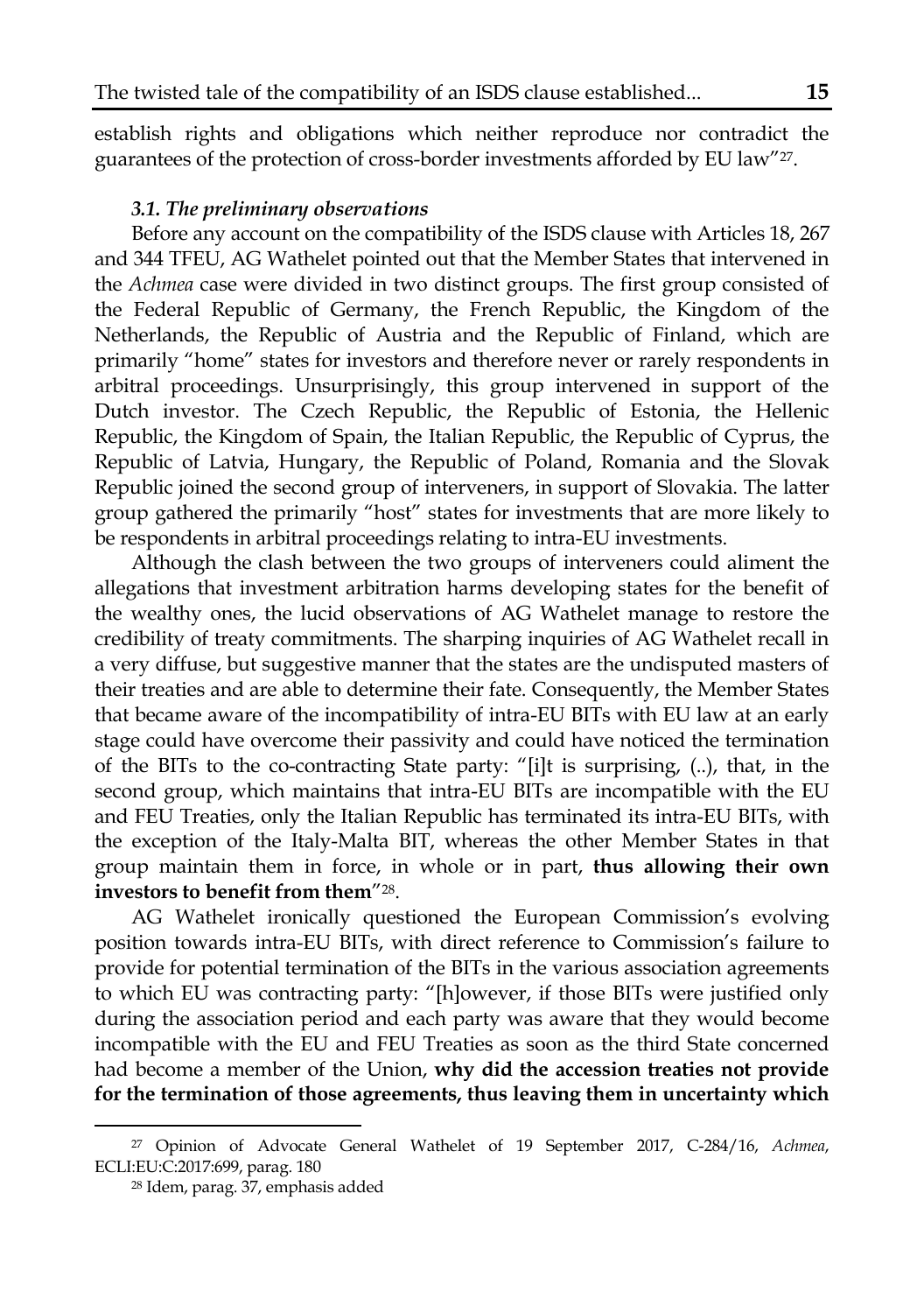**has lasted more than 30 years** in the case of some Member States and 13 years in the case of many others?"29.

The question is and remains rhetorical, as the counter-example presented by the AG Wathelet ascertains that neither the European Commission nor the EU Member States "*had the slightest suspicion*" that ISDS clause might be incompatible with EU law<sup>30</sup> at the moment when the accession agreements were concluded. In support of his assertion, AG Wathelet evoked the Energy Charter Treaty (**ECT**), ratified by both EU and constituent Member States in 1994. ECT also incorporates a comprehensive and tailor-made ISDS clause (Article 26) that applies to intra-EU investment disputes.

Furthermore, AG Wathelet stressed out that: "**the systemic risk** which intra-EU BITs represent to the uniformity and effectiveness of EU law, according to the Commission, is **greatly exaggerated**"31. In denouncing the manipulative negativist rhetoric promoted by the European Commission in the last decay, AG Wathelet relied on the UNCTAD's statistic. Accordingly, out of 62 intra-EU arbitral proceedings, the investors have been successful in only 10 cases, representing 16.1% of the total, a rate significantly below the 26.9% of "victories" for investors at the global level.

In this particular context, AG Wathelet recollected that the arbitral tribunals have to a large extent allowed the European Commission to intervene *amicus curiae* in arbitration proceedings and that none of the 10 cases decided in favor of the investors required the examination of the validity of acts of the Union or the compatibility of acts of the Member States with EU law. Additionally, a significant number of arbitral tribunals sitting in intra-EU investment arbitrations, including the Tribunal in *Achmea BV v. Slovak Republic*, have already acknowledged the supremacy of EU law. The only arbitration, i.e. *Ioan Micula and Others v Romania32*, which resulted in an arbitral award allegedly incompatible with EU law is insufficient to substantiate a paramount threat to the autonomy EU legal order.

The AG's last preliminary observation was that the Netherlands-Czechoslovakia BIT no longer falls within the scope of Article 351 TFEU. Art. 351 TFEU, which is the logical complement to the conflict rules based on Article 4 (3) TEU, concerns the resolution of conflicts between the obligations entered into by Member States with third states and their obligations under EU law. However, as correctly pointed by AG Wathelet, even in the absence of a provision for conflict resolution as that settled in Art. 351 TFEU, the BIT does not automatically become null or void or inapplicable in its entirety. In actual fact, only those provisions of the BIT that are contrary to EU law become inapplicable or inoperative. All other provisions are applicable in so far as they are compatible with the EU Treaties.

<sup>29</sup> Idem, parag. 41

<sup>30</sup> Idem, parag. 43

<sup>31</sup> Idem, parag. 44

<sup>32</sup> *Ioan Micula and others v. Romania*, ICSID Case No.ARB/05/20, Final Award, 11 December 2013.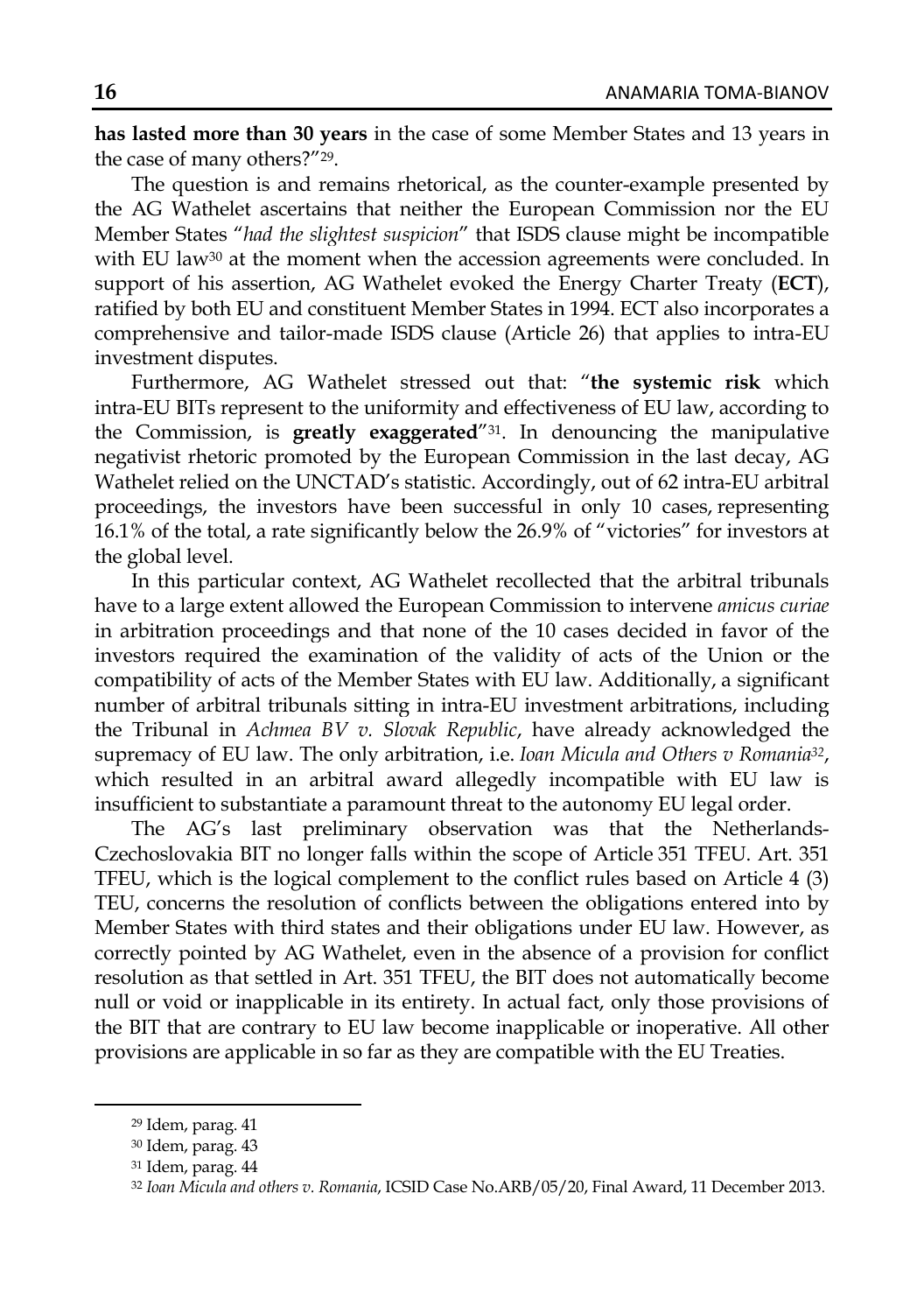# *3.2. Article 18 TFEU: Non-Discrimination*

AG Wathelet began the scrutiny of the request for a preliminary ruling with the third question referred, namely whether Article 18 TFEU precludes the application of the ISDS clause. Indisputably, the alleged incompatibility of the ISDS clause with the general principle of non-discrimination is the most delicate issue to be tackled by the CJ during the deliberation as a potential conflict between the two rules of law can't be completed disregarded.

With the nuance that such a conflict may occur only in those particular cases where there is a sufficient connector factor with EU law, the question is if the assessment of the conflict can result in invalidation of the parties' consent to arbitration. Within the ethos of investment treaty arbitration, this mechanism for settling the dispute between an investor and a host state is opened only to those who consent to it. Arbitration is not a sort of democratizing tool of access to justice as it is dependent upon the will of the parties, therefore the invalidity of the consent cannot be triggered from the fact that the offer to arbitrate was not explicitly extended to all the EU investors, despite their nationality.

Another key-question is to what extend the principle of non-discrimination will be interpret, as Article 18 TFEU lays down an obligation of national treatment. Accordingly, if a state grants a particular right, benefit or privilege to its own citizens, it must also grant those advantages to the citizens of other states while they are in that country. Undisputedly, the domestic investors are not beneficiaries of an ISDS mechanism, therefore there is no apparent reason to assess the incompatibility of the ISDS clause with Art. 18 TFEU.

Nevertheless, for reconciling a potential conflict between the ISDS clause and the EU principle of non-discrimination, a solution will be to interpret the host state's permanent offer to arbitrate as implicitly extended to all EU investors, only in those particular cases that enter the scope of EU Treaties.

To revert to the question of the referral court, Slovakia argued that the ISDS mechanism established by Article 8 of the BIT constitutes discrimination on the ground of nationality prohibited by Article 18 TFEU, as it provides for the right of the investors from a single EU Member State to bring their investment claims in front of an arbitral tribunal, a right not enjoyed by investors from other EU Member States.

During the hearing, European Commission and other interveners in support of Slovakia submitted that the referring court should aim not at Article 18 TFEU but at Articles 49 and 63 TFEU, which constitute special rules by reference to Art. 18 TFEU.

Article 18 TFEU prohibits any discrimination on grounds of nationality so that all nationals and EU citizens could be treated equally **within the scope of the Treaties**. Furthermore, as previously established by the case-law of CJ, Art. 18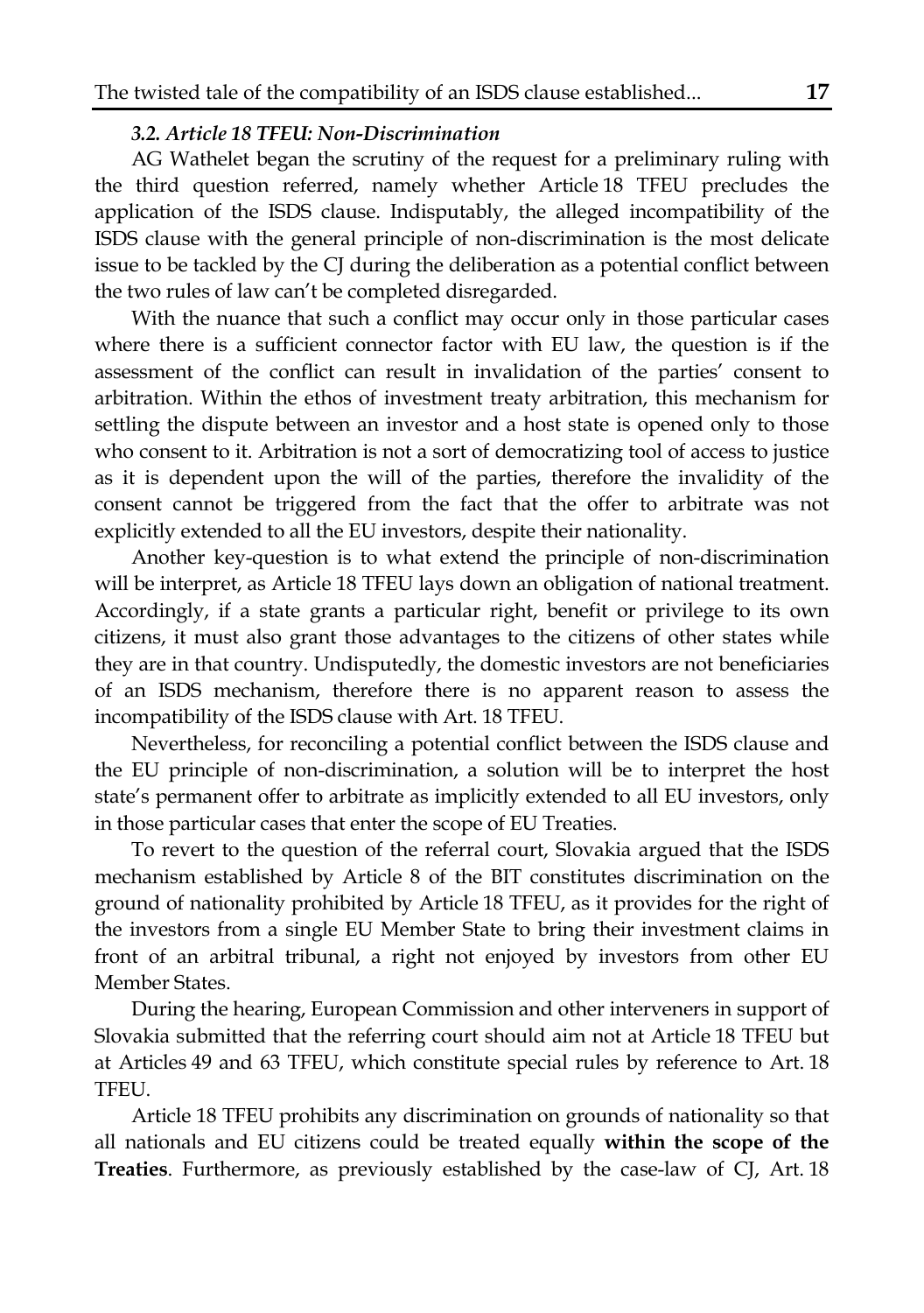TFEU is intended to apply independently **only to situations governed by EU law for which the treaty lays down no specific prohibition of discrimination**33.

In this line, and despite European Commission suggestion, AG Wathelet seemed to be the partisan of an independent approach to Article 18, in isolation to Articles 49 and 63 TFEU (i.e. freedom of establishment and free movement of capital), where the principle of prohibition of discrimination is given specific expression. Consequently, he extensively reposed on the issue regarding the compatibility of ISDS clause with the general principle of EU law which prohibits discrimination on the ground of nationality.

In this respect, AG Wathelet first observed that the ISDS mechanism does not come within the scope *ratione materiae* of either freedom of establishment, or free movement of capital, or any other provision of the TFEU. Moreover, as equally and previously established by the Arbitral Tribunal in *Achmea vs Slovak Republic34*, the scope *ratione materiae* of the entire BIT surpasses the limits of freedom of establishment and of free movement of capital.

Then, in order to assess the extent of discrimination allegations, the Advocate General observed that the Republic of Slovakia entered into BITs with most other EU Member States, most of those BITs containing a similar ISDS mechanism. Such an evidence renders the allegations of discrimination on the ground of nationality highly exaggerated. In actual fact, there are only four EU Member States that never entered into a BIT containing an ISDS mechanism with Slovakia. Nonetheless, even in the latter case, it is difficult to argue the existence of a discrimination prohibited by EU law since EU law only prohibits discrimination to the extent that a Member State affords its own citizens preferable treatment (national treatment), and not to the nationals of other Member States (most favored nation treatment)<sup>35</sup>.

Finally, in support of the conclusion that the ISDS mechanism does not constitute discrimination on the ground of nationality, prohibited by Article 18 TFEU, the Advocate General drew an analogy with bilateral double taxation conventions that have been found by CJ to be compatible with EU law36.

### *3.3. Article 267 TFEU: Referral to the CJEU*

The alleged incompatibility of the ISDS mechanism with Art. 267 TFEU gave AG Wathelet the opportunity to revert to and refine his innovative theory according to which the arbitral tribunals sitting in intra-EU investment treaty arbitrations are "courts and tribunals of the Member States".

<sup>33</sup> Judgement of the Court of 5 February 2014, C-385/12, *Hervis Sport- és Divatkereskedelmi*, ECLI:EU:C:2014:47, parag.25

<sup>&</sup>lt;sup>34</sup> Achmea B.V. (formerly known as Eureko B.V.) v Slovak Republic (UNCITRAL) (PCA Case No 2008-13) Award on Jurisdiction, Arbitrability and Suspension of 26 October 2010, parag. 249-265

<sup>35</sup> Judgment of the Court of 2 February 1989, C- 186/87, *Cowan*, EU:C:1989:47, parag. 10

<sup>36</sup> Judgment of the Court of 6 September 2016, C-182/15, *Petruhhin*, EU:C:2016:630, paragraphs 29 to 33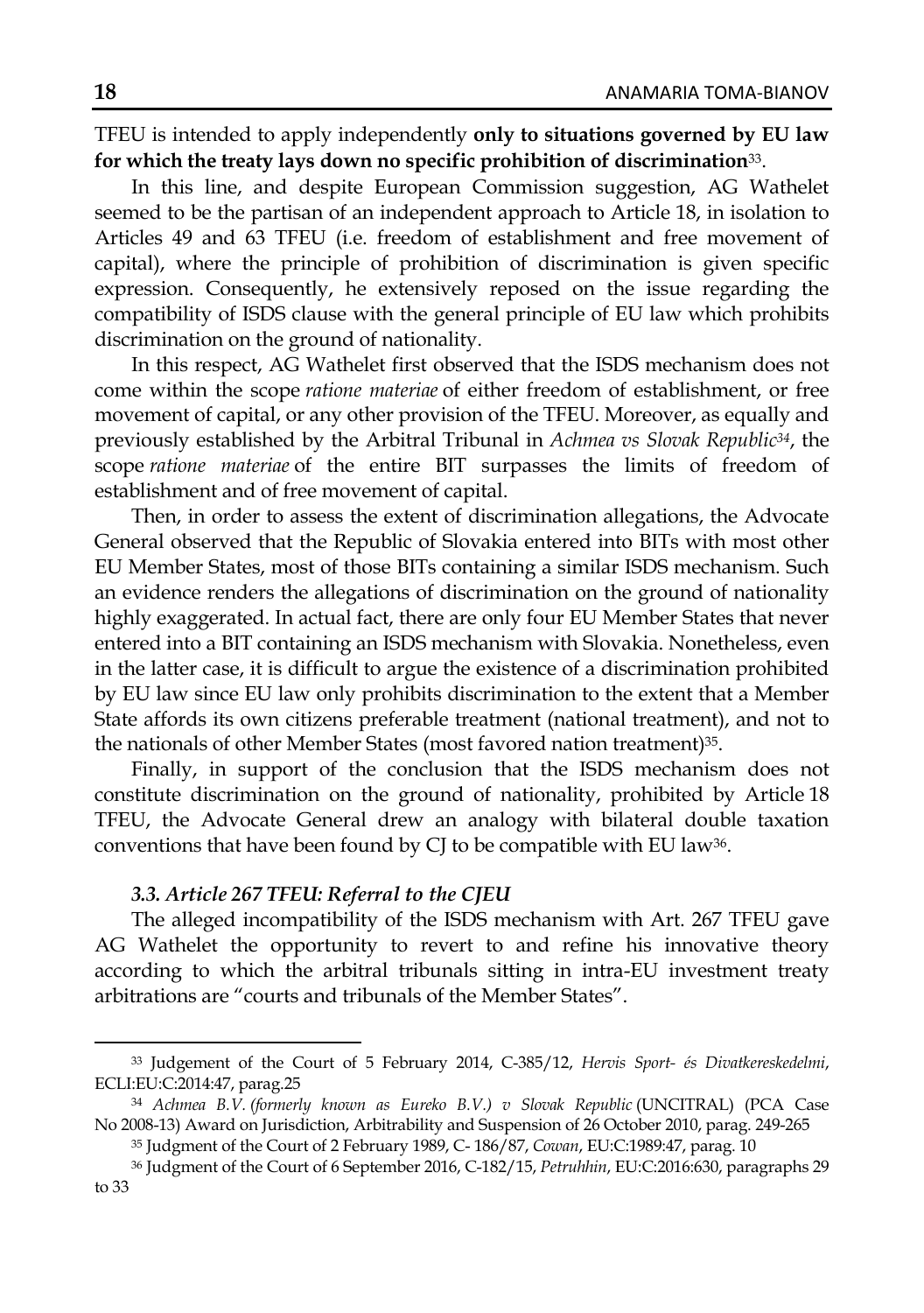The theory was first presented in a very expediting manner in a foot note of AG's Opinion in *Genentech37*. At that time the convictions were strictly related to ICSID arbitral tribunals, due to the permanent nature of the center for the dispute settlement. This time, AG Wathelet goes beyond such findings, inferring that the ad-hoc arbitral tribunals constituted under intra-EU BITs are "courts or tribunals of a Member State" for the purpose of Article 267 TFEU.

The conclusion came after applying the six limbs test developed by the CJ in its previous case-law. Accordingly, the criteria that must be examined in order to conclude that a judicial body is a court or a tribunal of a Member States are: (i) the judicial body is established by law, (ii) it is permanent, (iii) its jurisdiction is compulsory, (iv) its procedure is adversarial (*inter partes*), (v) it applies rules of law and (vi) it is independent.

There is no reason to scrutinize the last three criteria, as they are satisfied for most of the arbitration proceedings and, as a result, the reasoning of AG Wathelet has no flows from the international arbitration perspective. But this is not the case for the conclusions drawn after the investigation of the first three criteria, as they deviate from the perspective of public international law.

With respect to the first criteria, whether the tribunal is "established by law", undisputedly, the jurisdiction of the Arbitral Tribunal in *Achmea vs. The Slovak Republic* was primarily based on law, *lato sensu*, more specifically on an international treaty and its implementing legislation. Hence, in *Merck Canada* the CJ considered 'established by law' criterion satisfied because the jurisdiction of the Arbitral Tribunal **did not stem from the will of the parties**, but from Portuguese Law No 62/201138. From the international investment arbitration perspective, the 'established by law' criterion is only partially satisfied.

The Arbitral Tribunal sitting in investment treaty arbitrations are reluctant in considering that their powers do not derive from the will of the parties, as consent to arbitration by both the host State and the investor is an essential prerequisite for the jurisdiction of an arbitral tribunal over a dispute. In this respect, the Tribunal sitting in *Achmea vs The Slovack Republic* pointed out in quite emphatic terms that consent is the cornerstone of an arbitration proceeding: " [i]t is important to bear in mind, as a paramount factor relating to jurisdiction, that the Tribunal **is established by, and derives its powers from the consent of the Parties**" 39.

As meticulously described by the Arbitral Tribunal in its Award on Jurisdiction, consent to arbitration operates at two successive stages. At the first

<sup>37</sup> Opinion of the Advocate General Wathelet delivered on 17 March 2016, C-567/14, Genentech, ECLI:EU:C:2013:177, footnote 34.

<sup>38</sup> Order of the Court (Eighth Chamber) of 13 February 2014, C-555/13, Merck Canada, ECLI:EU:C:2014:92.

<sup>&</sup>lt;sup>39</sup> Achmea B.V. (formerly known as Eureko B.V.) v Slovak Republic (UNCITRAL) (PCA Case No 2008-13) Award on Jurisdiction, Arbitrability and Suspension of 26 October 2010, parag. 222, emphasis added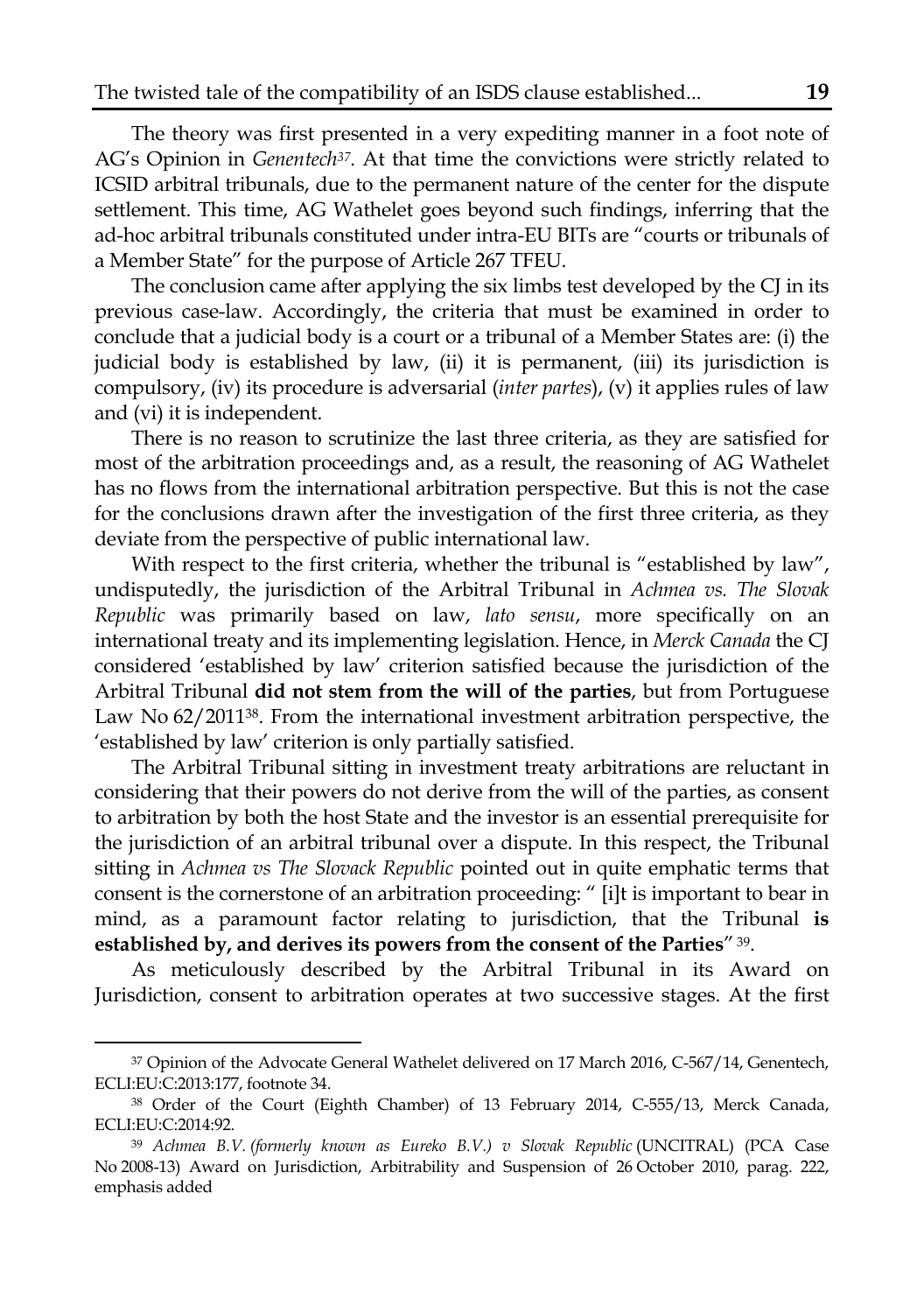stage, the consent originates from the ISDS clause of the BIT. As a matter of international law, those provisions constitute an offer to arbitrate which can be accepted by an investor. At this stage, the Tribunal is concerned with the consent of the host state of the investment and the home state of the investor as expressed in the ISDS clause and which is interpreted in accordance with international law and, in particular, with VCLT.

At the second stage, consent originates from the offer's acceptance by the investor, commonly effected through the initiation of arbitral proceedings under ISDS clause of the BIT. Upon such acceptance there is consent between the investor and the host state of the investment to submit the dispute to the jurisdiction of the tribunal constituted in accordance with the BIT. Providing that all other conditions stipulated in the BIT have been met, the tribunal established in accordance with the BIT has at least *prima facie* jurisdiction over the dispute.

With regard to the "permanency" criterion, AG Wathelet's demonstration is, regrettably, quite confusing. While admitting that the individual tribunals constituted under the treaty are ephemeral, AG Wathelet relies on the institutionalization of arbitration to conclude that this criterion is satisfied. In his opinion, a reference to institutional rules (such as ICSID or the SCC) or even administration by an arbitral institution (such as the PCA) is sufficient to comply with "permanency" criterion. Even admitting that the institutional rules or administration have an overriding effect upon an *ad-hoc* arbitration proceeding and manage to convert it into a permanent one, this argument does not stands for the ad-hoc investment arbitrations that remain in completely autonomy from the arbitral institutions.

Finally, the "compulsory jurisdiction" criterion was examined from the perspective of *Ascendi40* precedent. The Advocate General concluded that the fact that the investor has a choice of bringing proceedings before the domestic courts or an arbitral tribunal does not affect the compulsory nature of the arbitral tribunal if the investor chooses that forum. The finding is completely conflicting with the Arbitral Tribunals standpoint in this respect, sometimes expressed in quite pedagogical words: "There is no such thing as compulsory arbitration even though occasionally some state courts go by the name of arbitral tribunal. Normally, parties are free to agree to arbitration or not. Once they have agreed to arbitration, they are of course bound"41.

Moreover, even the ICSID arbitral tribunals will be extremely reluctant in embracing the theory that they are courts or tribunals of EU Member States, as already expressed in *Electrabel vs. Hungary*: ''This ICSID arbitration is a dispute resolution mechanism governed exclusively by international law. As a result of the

<sup>40</sup> Judgement of the Court (Second Chamber) of 12 June 2014, C-377/13, Ascendi Beiras Litoral e Alta, Auto Estradas das Beiras Litoral e Alta, ECLI:EU:C:2014:1754.

<sup>41</sup> *Eastern Sugar B.V. v Czech Republic* (UNCITRAL) (Stockholm Chamber of Commerce (SCC) Case No 088/2004), Partial Award of 27 March 2007, para. 134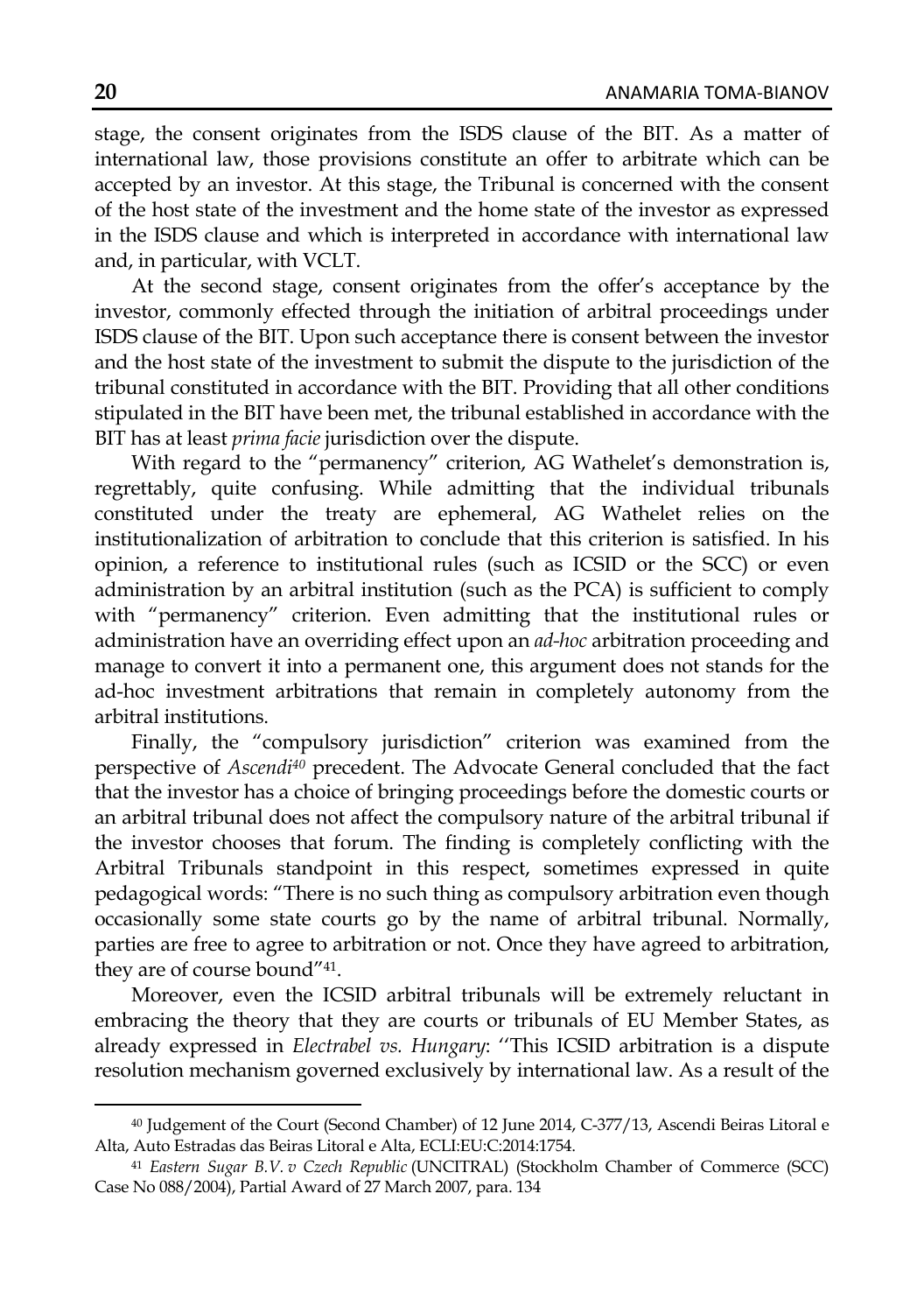Tribunal's international status under the ECT and the ICSID Convention, several of the Commission's submissions cannot be taken into account in this arbitration, because they are based on a hierarchy of legal rules seen only from the perspective of an EU legal order applying within the EU, whereas this Tribunal is required to operate in the international legal framework of the ECT and the ICSID Convention, outside the European Union''42.

To conclude on this, even if it might be beneficial to consider the investment arbitral tribunals as courts or tribunals of Member States only for the purposes of Art. 267 TFEU, such a perspective is legally inconsistent with public international law and it might not be embraced by the arbitrators. It will be however interesting to see if the CJ actually addresses the argument that arbitral tribunals sitting in intra-EU investment treaty arbitrations are "courts and tribunals of the Member States", as the referral court sought only to find out if Article 267 TFEU is conflicting with the ISDS clause.

In any event, in the particular case of the Netherlands-Czechoslovakia BIT, the ISDS clause did not preclude the application of Art.267 TFEU, as the matter regarding the presumably incompatibility of the arbitral award with EU law was deferred to the CJ by the court of annulment. The *Achmea* case is consistent with the previous finding of the CJ that the courts and tribunals of the Member States retain the ability to rely on the preliminary ruling mechanism at the annulment, recognition and enforcement stage of an arbitral award where necessary. Evidently, this assumption does not hold true for the ICSID awards, nonetheless Article 8 of Netherlands-Czechoslovakia BIT makes no reference to ICSID arbitration. As a result, it will be difficult to invalidate this particular ISDS clause just for the fact that other ISDS clauses incorporated in other intra-EU BITs allow investors to rely on ICSID arbitrations for the settlement of their dispute with a host state of investment.

# *3.4. Article 344 TFEU: Exclusive Jurisdiction of the CJEU*

 $\overline{\phantom{a}}$ 

The first question addressed by the referral court was the last examined by AG Wathelet, probably because it is the least probable to assess an incompatibility of the ISDS clause with Article 344 TFEU. The AG Wathelet's primary argument with regard to the alleged exclusive jurisdiction of the CJUE under Art. 344 TFEU was that disputes between an investor and a Members State do not come within its scope. Art. 344 TFEU applies only to the disputes between Member States and between the Member States and the European Union. Moreover, in the famous Opinion 2/13 that deals with the problematic accession of the EU to the European Convention on Human Rights (ECHR), CJ did not make any ruling that the right of individuals to bring claims against States was incompatible with Article 344,

<sup>42</sup> *Electrabel SA vs Hungary*, ICSID Case No. ARB/07/19, Decision on jurisdiction, applicable law and liability, 30 November 2012, paragraph 4.112.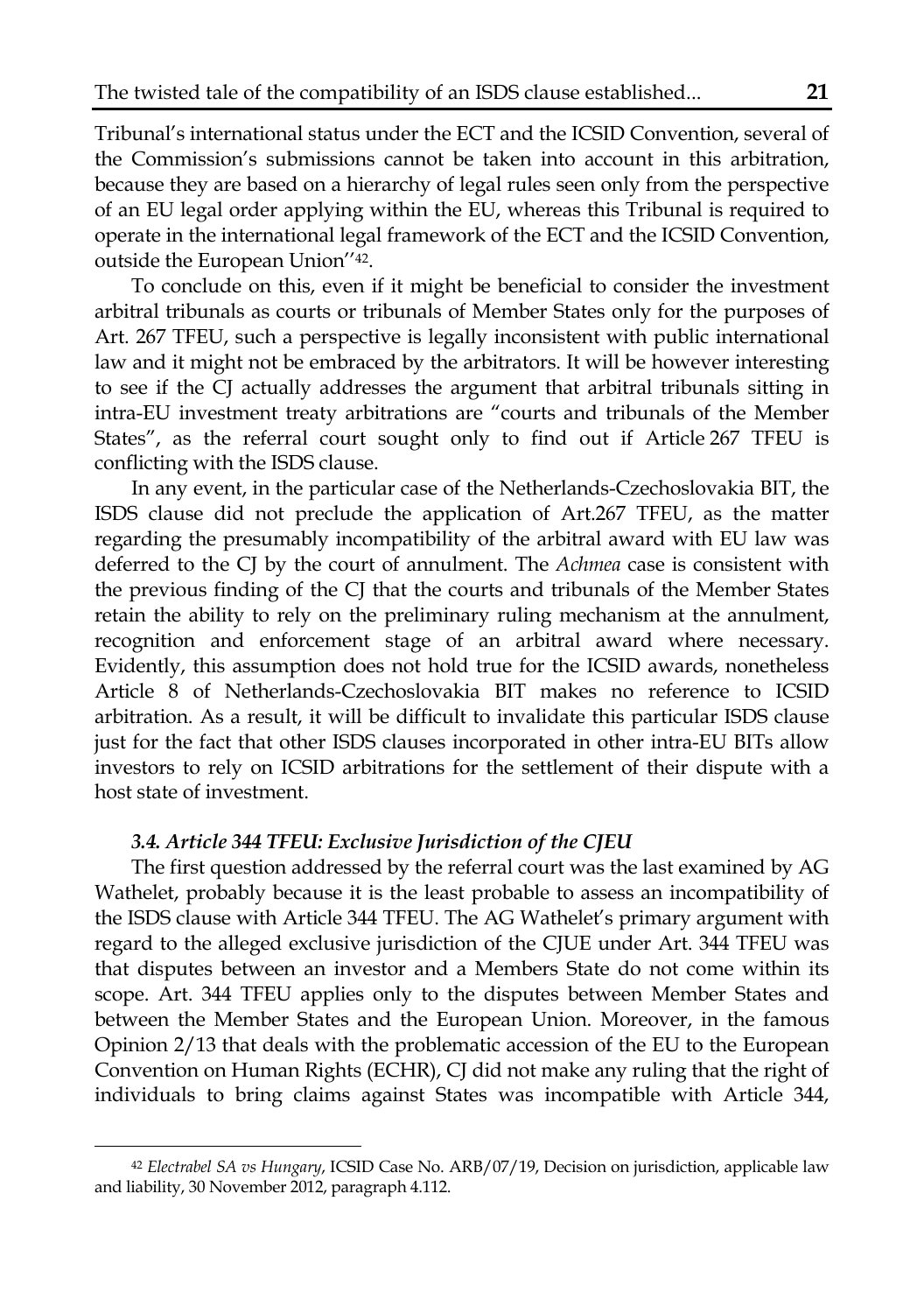although the Court was aware of such a possibility. In actual fact, CJ only ruled on aspects concerning the disputes between Member States and between Member States and the European Union that enter the scope of Art. 344 TFEU.

Alternatively, even if Art. 344 TFEU applies, the subject matter of an investor-State dispute under the BIT does not concern the interpretation or application of the EU Treaties, but of the relevant provisions of the BIT whose breach is contemplated. In this respect, the Advocate General engaged in an extensive demonstration that the investment protection granted by the BIT is wider in scope than that afforded by EU treaties, rejecting thus the European Commission's submission that EU law offers investors "full protection in the field of investments".

Finally, it was outlined that recourse to international arbitration does not undermine the allocation of powers under the EU treaties or the autonomy of the EU legal system. In support of this argument, the Advocate General recalled that the courts of the Member States can intervene during the annulment, recognition and enforcement proceedings in order to ensure the uniform interpretation of EU law where necessary.

Surely, such a scrutiny is not available with respect to the ICSID arbitral awards, hence, it cannot be inferred from here that EU law does not provide an efficient remedy against the enforcement of an award that is contrary to EU public order. The apparent absence of control by the EU courts over ICSID awards finds its counter-argument in the infringement procedure under Article 258 TFEU or in the direct actions brought by the Member States against other Member States by virtue of Article 259 TFEU.

#### **4. Conclusions**

 $\overline{\phantom{a}}$ 

Food for thought … this is how we can characterize for the time being the Opinion of the Advocate General Wathelet in *Achmea*.

The CJ's preliminary ruling in *Achmea* will definitely put an end to the legal uncertainty intra-EU investors are exposed to. In case CJ sustains the European Commission's stance, the protection of intra-EU investments will have to be reconsidered as the EU law does not offer the "full protection" claimed in support of the argument that intra-EU BITs are superseded by the EU Treaties.

A feasible solution aiming to remove the insecurity existent in the field of intra-EU investments was already advanced, in April 2016, by the delegations of Austria, Finland, France, Germany and the Netherlands in a "non-paper" presented to the EU Council's Trade Policy Committee43. The non-paper militates for a single agreement between all Member States which should provide for a "*phasing-out of existing intra-EU BITs*" and an appropriate "*investment protection after* 

<sup>43</sup> Available at: https://www.rijksoverheid.nl/binaries/rijksoverheid/documenten/publicaties/ 2016/05/18/non-paper-investeringsbescherming-tussen-eu-lidstaten/intra-eu-investment-treaties-no n-paper.pdf